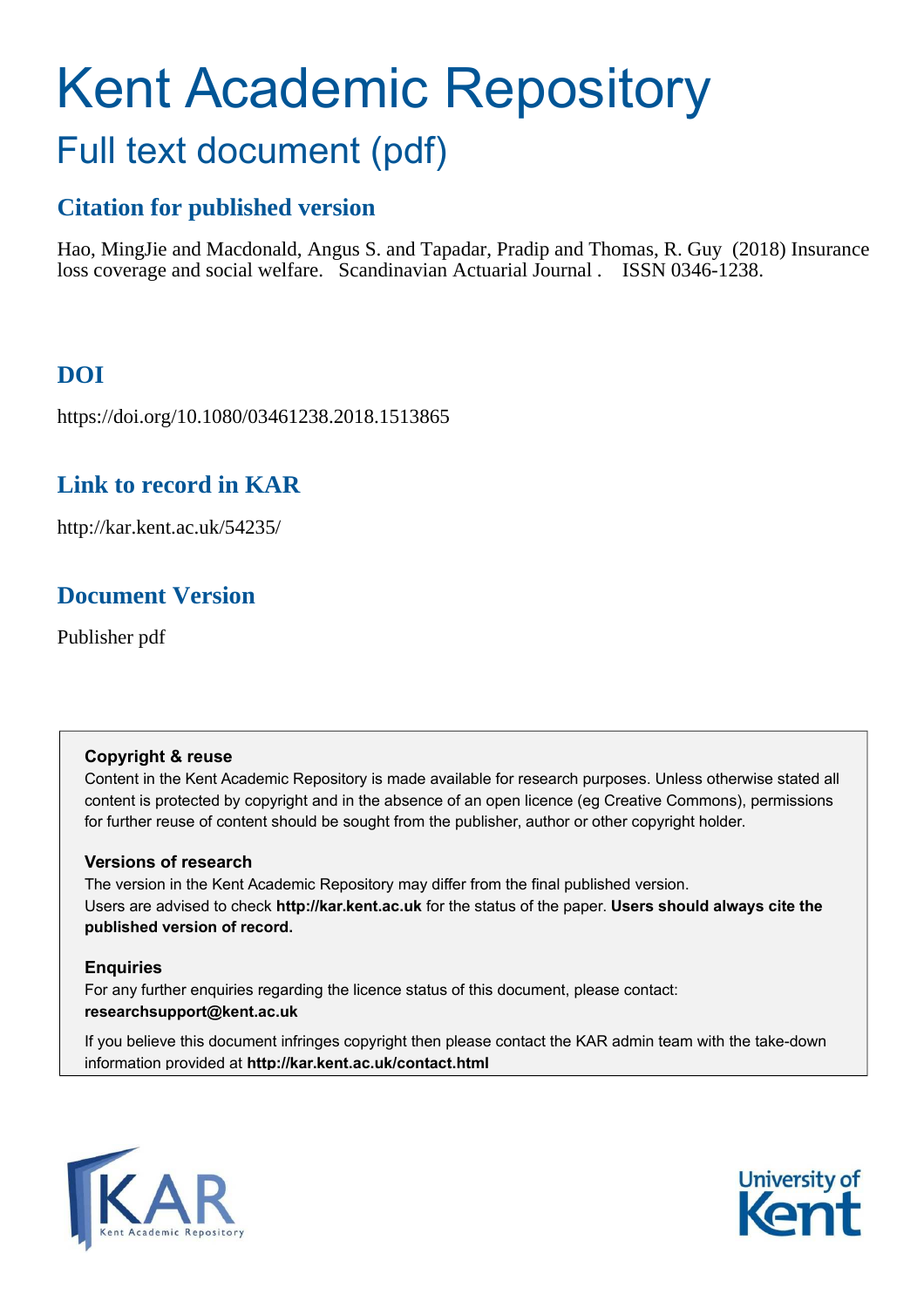<span id="page-1-1"></span>



# **Scandinavian Actuarial Journal**

**ISSN: 0346-1238 (Print) 1651-2030 (Online) Journal homepage:<http://www.tandfonline.com/loi/sact20>**

# <span id="page-1-0"></span>**Insurance loss coverage and social welfare**

**MingJie Hao, Angus S. Macdonald, Pradip Tapadar & R. Guy Thomas**

**To cite this article:** MingJie Hao, Angus S. Macdonald, Pradip Tapadar & R. Guy Thomas (2018): Insurance loss coverage and social welfare, Scandinavian Actuarial Journal, DOI: [10.1080/03461238.2018.1513865](http://www.tandfonline.com/action/showCitFormats?doi=10.1080/03461238.2018.1513865)

**To link to this article:** <https://doi.org/10.1080/03461238.2018.1513865>

3 © 2018 The Author(s). Published by Informa UK Limited, trading as Taylor & Francis Group



Published online: 08 Sep 2018.



 $\overrightarrow{S}$  [Submit your article to this journal](http://www.tandfonline.com/action/authorSubmission?journalCode=sact20&show=instructions)  $\overrightarrow{S}$ 

<span id="page-1-3"></span><span id="page-1-2"></span>**III** Article views: 9



[View Crossmark data](http://crossmark.crossref.org/dialog/?doi=10.1080/03461238.2018.1513865&domain=pdf&date_stamp=2018-09-08)<sup>C</sup>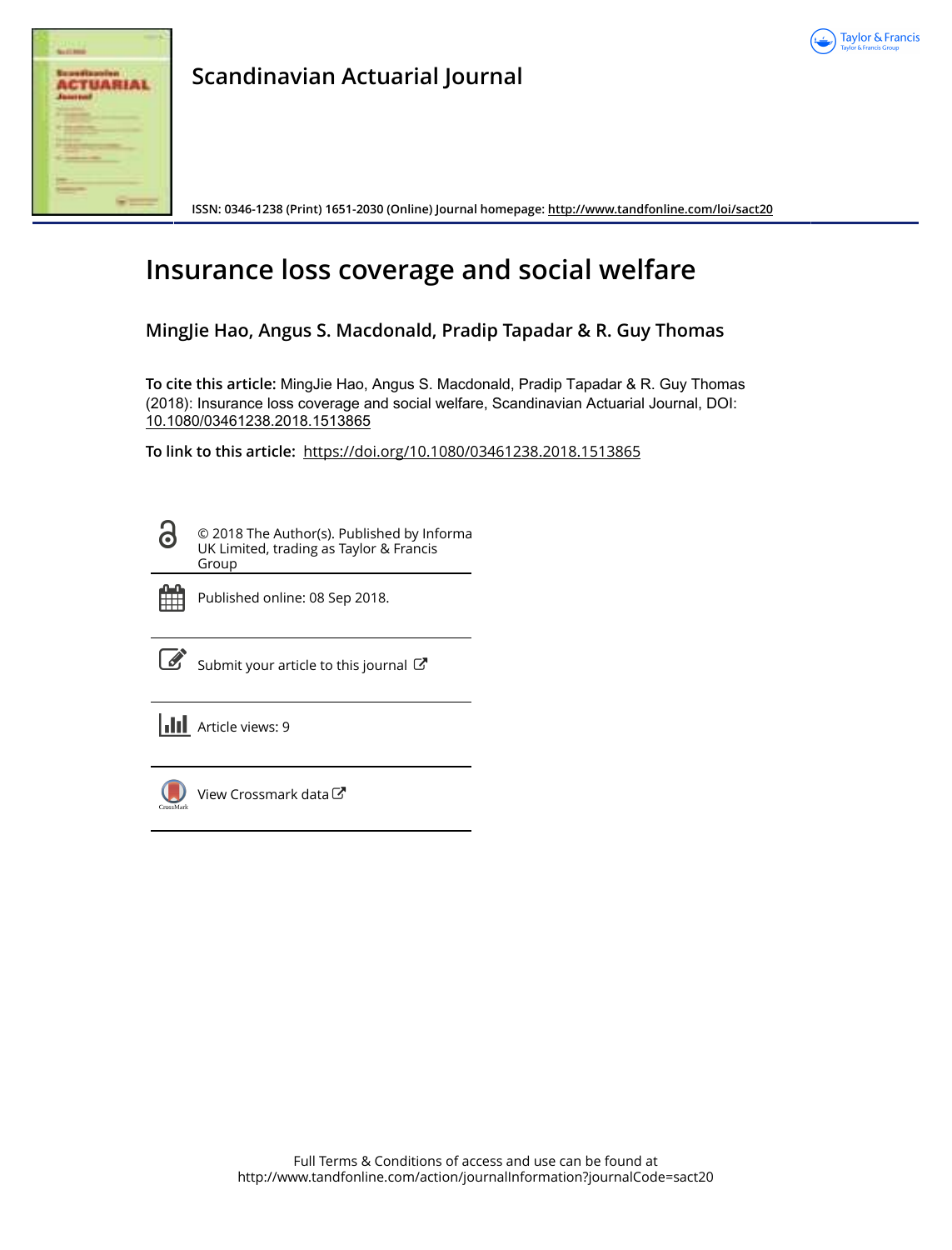

**a** OPEN ACCESS

Check for updates

### **Insurance loss coverage and social welfare**

MingJie H[a](#page-1-0)o<sup>a</sup>, Angus S. Macdonald<sup>[b](#page-1-1)</sup>, Pradip Tapadar **®**ª and R. Guy Thomas<sup>a</sup>

<span id="page-2-0"></span><sup>a</sup>School of Mathematics, Statistics and Actuarial Science, University of Kent, Canterbury, UK; <sup>b</sup>Department of Actuarial Mathematics and Statistics, Heriot-Watt University, Edinburgh, UK

#### **ARSTRACT**

Restrictions on insurance risk classification may induce adverse selection, which is usually perceived as a bad outcome, both for insurers and for society. However, a social benefit of modest adverse selection is that it can lead to an increase in 'loss coverage', defined as expected losses compensated by insurance for the whole population. We reconcile the concept of loss coverage to a utilitarian concept of social welfare commonly found in the economic literature on risk classification. For iso-elastic insurance demand, ranking risk classification schemes by (observable) loss coverage always give the same ordering as ranking by (unobservable) social welfare.

#### ARTICLE HISTORY

Received 13 March 2018 Accepted 16 August 2018

#### **KEYWORDS** Adverse selection; loss coverage; social welfare

JEL CLASSIFICATIONS D82; G22

#### **1. Introduction**

In personal insurance markets, regulators often impose some restrictions on risk classification. Such restrictions appear motivated by social concerns, such as distaste for discrimination, or a desire to redress perceived health or other disadvantages of high risks. But they can also induce adverse selection, which is usually seen as a bad outcome, both for insurers and for society.

The usual basic argument is as follows. If insurers can, they will charge risk-diferentiated prices to relect diferent risks. If instead insurers are banned from diferentiating between lower and higher risks and have to pool all risks at one price, the equilibrium price will seem cheap to higher risks and expensive to lower risks. Higher risks will buy more insurance, and lower risks will buy less. Also, since the number of higher risks is typically smaller than the number of lower risks, the total number of risks insured will fall. The usual argument focuses on this reduction in coverage, e.g. 'This reduced pool of insured individuals reflects a decrease in the efficiency of the insurance market' (Dionne & Rothschild [2014,](#page-14-0) p. 185).

Thomas [\(2008\)](#page-14-1) suggested that in some circumstances, there is a counter-argument to this perception that adverse selection always represents a bad outcome for society. The rise in equilibrium price under pooling relects a shift in coverage towards higher risks. If the shift in coverage is large enough, it can more than outweigh the fall in numbers insured. In these circumstances, despite fewer risks being insured under pooling, expected losses compensated by insurance – 'loss coverage' – can be higher. Since more risk is being voluntarily traded and more losses are being compensated, this might be regarded as a better outcome from pooling.

The present paper makes a connection between the criterion of loss coverage and utilitarian criteria of social welfare commonly found in economic literature. Specifically, we show that if insurance demand is iso-elastic, the risk classiication scheme which maximises loss coverage also maximises social welfare. From a utilitarian policymaker's perspective, this may be a useful result, because

<span id="page-2-1"></span>CONTACT Pradip Tapadar **۞** [p.tapadar@kent.ac.uk](mailto:p.tapadar@kent.ac.uk) **■** School of Mathematics, Statistics and Actuarial Science, University of Kent, Canterbury CT2 7FS, UK

© 2018 The Author(s). Published by Informa UK Limited, trading as Taylor & Francis Group

This is an Open Access article distributed under the terms of the Creative Commons Attribution-NonCommercial-NoDerivatives License [\(http://](http://creativecommons.org/licenses/by-nc-nd/4.0/) [creativecommons.org/licenses/by-nc-nd/4.0/\)](http://creativecommons.org/licenses/by-nc-nd/4.0/), which permits non-commercial re-use, distribution, and reproduction in any medium, provided the original work is properly cited, and is not altered, transformed, or built upon in any way.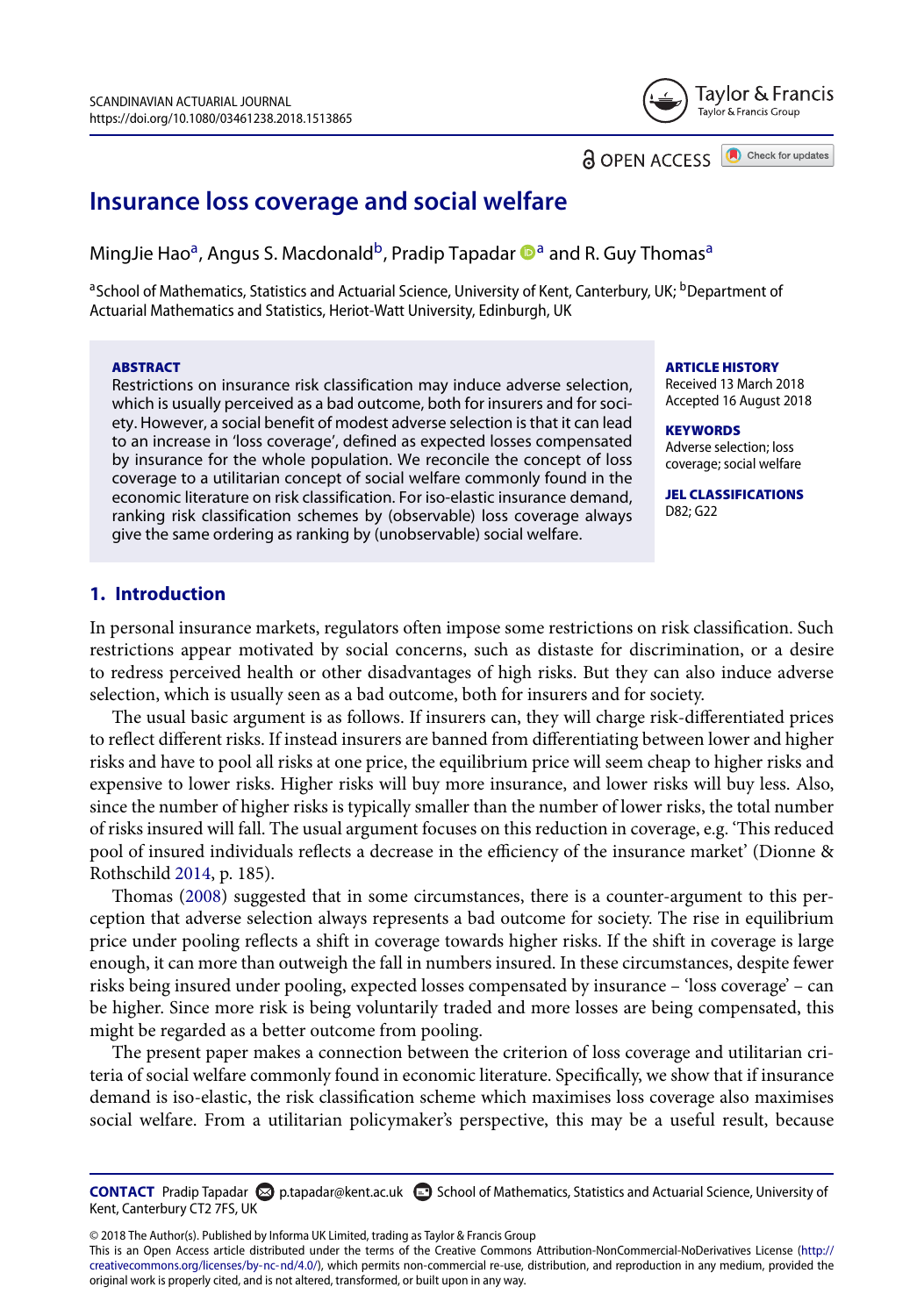maximising loss coverage does not require knowledge of individuals' (generally unobservable) utility functions; loss coverage is based solely on observable quantities.

The rest of the paper is organised as follows. Section [2](#page-2-0) illustrates with simple examples the possibility that loss coverage and social welfare can both be increased by moderate adverse selection. Section [3](#page-4-0) reviews related literature. Section [4](#page-5-0) sets up the model of insurance demand, equilibrium and loss coverage, and Section [5](#page-8-0) extends this to include social welfare. Section [6](#page-9-0) considers iso-elastic demand, including the main results of the paper. Section [7](#page-13-0) gives conclusions.

#### **2. Illustrative example**

This section uses a simple example to illustrate the possibility that both loss coverage and utilitarian social welfare can be increased by adverse selection. The loss coverage part of this material is not new, but it may be helpful to review, because the argument that an aggregate benefit can sometimes arise from adverse selection seems counter-intuitive to many people.

Consider a population of nine risks (say lives). Assume that all losses and insurance cover are for unit amounts, and that the probability of loss is unafected by the purchase of insurance (i.e. no moral hazard). Also assume that individuals can be divided into a high risk-group and a low risk-group, based on information which is fully observable by insurers. Then consider three alternative scenarios for risk classiication: actuarially fair premiums, pooled premiums (with some adverse selection), and pooled premiums (with severe adverse selection), as shown in Figure [1.](#page-3-0)

In Scenario 1 in the upper panel of Figure [1,](#page-3-0) each H represents one higher risk and each L represents one lower risk. The population has the typical predominance of lower risks: a lower risk-group of six risks each with a probability of loss 0.01, and a higher risk-group of three risks each with a probability of loss 0.04. The demand response of each risk-group to an actuarially fair price is the same: exactly two-thirds of the members of each risk-group buy insurance.<sup>[1](#page-2-1)</sup> The shading symbolises that a total of six risks are covered.

The weighted average of the premiums paid is  $(4 \times 0.01 + 2 \times 0.04)/6 = 0.02$ . Higher and lower risks are insured in the same proportions as they exist in the population, so there is no adverse selection. The expected losses compensated by insurance for the whole population can be indexed by:

<span id="page-3-0"></span>Loss coverage = 
$$
\frac{\text{Expected compensated losses}}{\text{Expected population losses}} = \frac{4 \times 0.01 + 2 \times 0.04}{6 \times 0.01 + 3 \times 0.04} = 66.7\%.
$$

In Scenario 2 in the middle panel of Figure [1,](#page-3-0) risk classification has now been banned, and so insurers have to charge a common pooled premium to both higher and lower risks. Higher risks buy more insurance, and lower risks buy less (adverse selection). The pooled premium is set as the weighted average of the true risks, so that expected profits on low risks exactly offset expected losses on high risks. This weighted average premium is  $(2 \times 0.01 + 3 \times 0.04)/5 = 0.028$ . The shading symbolises that five risks (compared with six previously) are covered.

Note that the weighted average premium is higher in Scenario 2, and the number of risks insured is lower. But despite the adverse selection in Scenario 2, the expected losses compensated by insurance for the whole population are now higher. The loss coverage is:

Loss coverage = 
$$
\frac{2 \times 0.01 + 3 \times 0.04}{6 \times 0.01 + 3 \times 0.04} = 77.8\%.
$$

In our view Scenario 2, with a higher expected fraction of the population's losses compensated by insurance – higher loss coverage – is superior from a social viewpoint to Scenario 1. The perceived improvement in Scenario 2 arises not *despite* adverse selection, but *because* of adverse selection.

<sup>&</sup>lt;sup>1</sup> The common two-thirds take-up under actuarially fair prices is not critical to our argument; all that is required is that take-up by higher risks is less than 100%, so that some increase in take-up by higher risks is possible when risk classification is banned.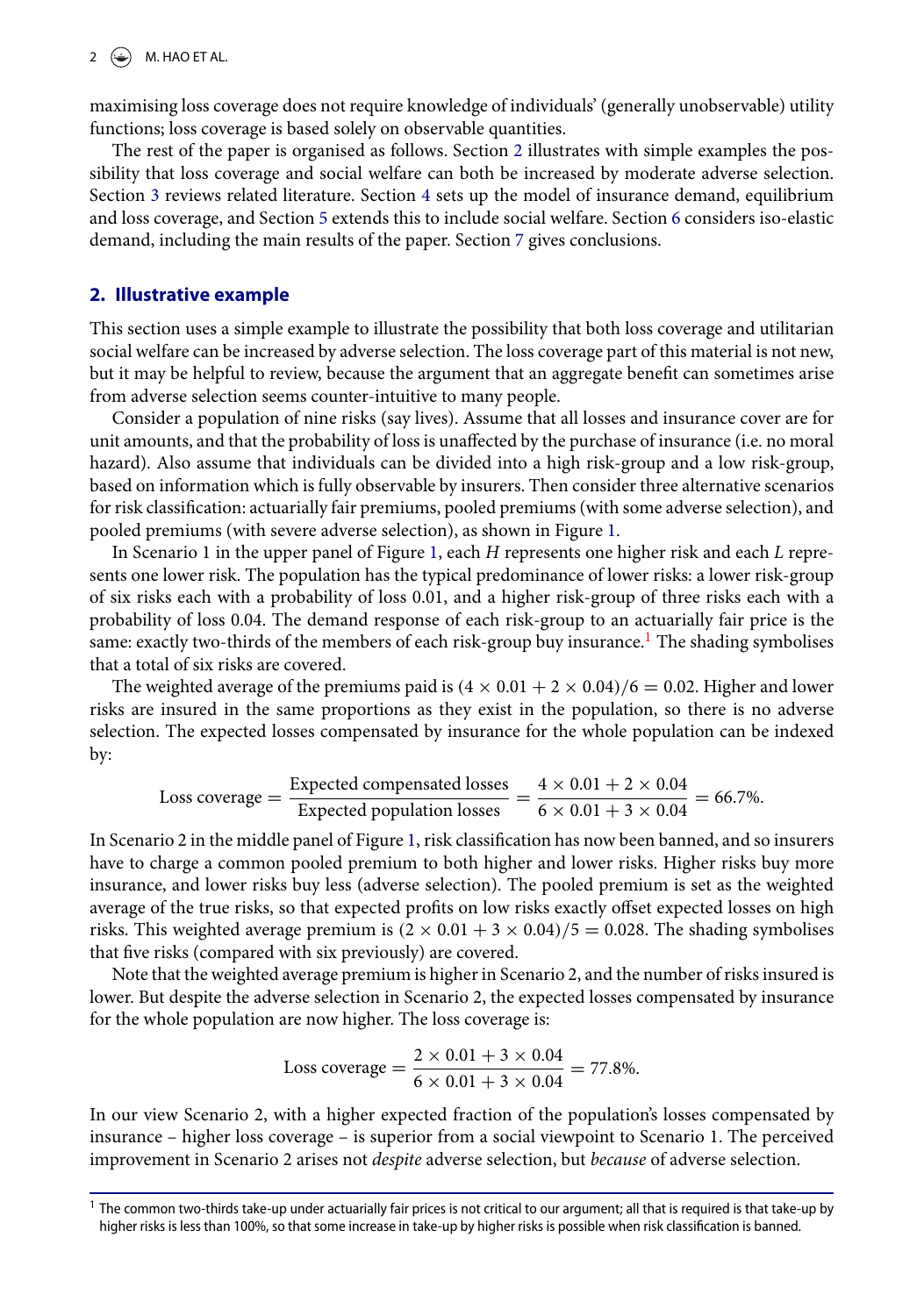<span id="page-4-8"></span>

<span id="page-4-11"></span>Scenario 3: Pooled premiums: Severe adverse selection

<span id="page-4-0"></span>

**Figure 1.** Three scenarios for risk classification.

However, a ban on risk classiication can reduce loss coverage, if the adverse selection which the ban induces becomes too severe. This possibility is illustrated in Scenario 3, the lower panel of Figure [1.](#page-3-0) Only two higher risks, and no lower risks, buy insurance. The loss coverage is:

<span id="page-4-13"></span><span id="page-4-12"></span><span id="page-4-10"></span><span id="page-4-9"></span><span id="page-4-7"></span><span id="page-4-6"></span><span id="page-4-5"></span><span id="page-4-3"></span>Loss coverage = 
$$
\frac{2 \times 0.04}{6 \times 0.01 + 3 \times 0.04} = 44.4\%.
$$

Up to this point, the changes in insurance purchasing decisions as we moved through the three scenarios in Figure [1](#page-3-0) were merely plausible intuitions; we have not explained why (for example) two of the four lower risks who purchased insurance in Scenario 1 dropped out of the market when we moved to Scenario 2, but the other two lower risks stayed in the market.

<span id="page-4-4"></span><span id="page-4-1"></span>One way to rationalise diferent purchasing decisions by individuals with the same probabilities of loss is to postulate a distribution of risk preferences across individuals in each risk-group. Given an insurance price, each individual then makes their own decision, based on the certainty-equivalence principle (i.e. whether or not purchasing insurance increases their expected utility).

<span id="page-4-2"></span>As a simple example, suppose all individuals have a power utility function  $U(w) = w^{\gamma}$  with different positive parameter  $\gamma$  for different individuals. Then if individuals have initial wealth of unit amount, the purchasing decisions represented in Figure [1](#page-3-0) are consistent with the following distribution of risk preferences (the calculations are outlined in Appendix [1\)](#page-15-0):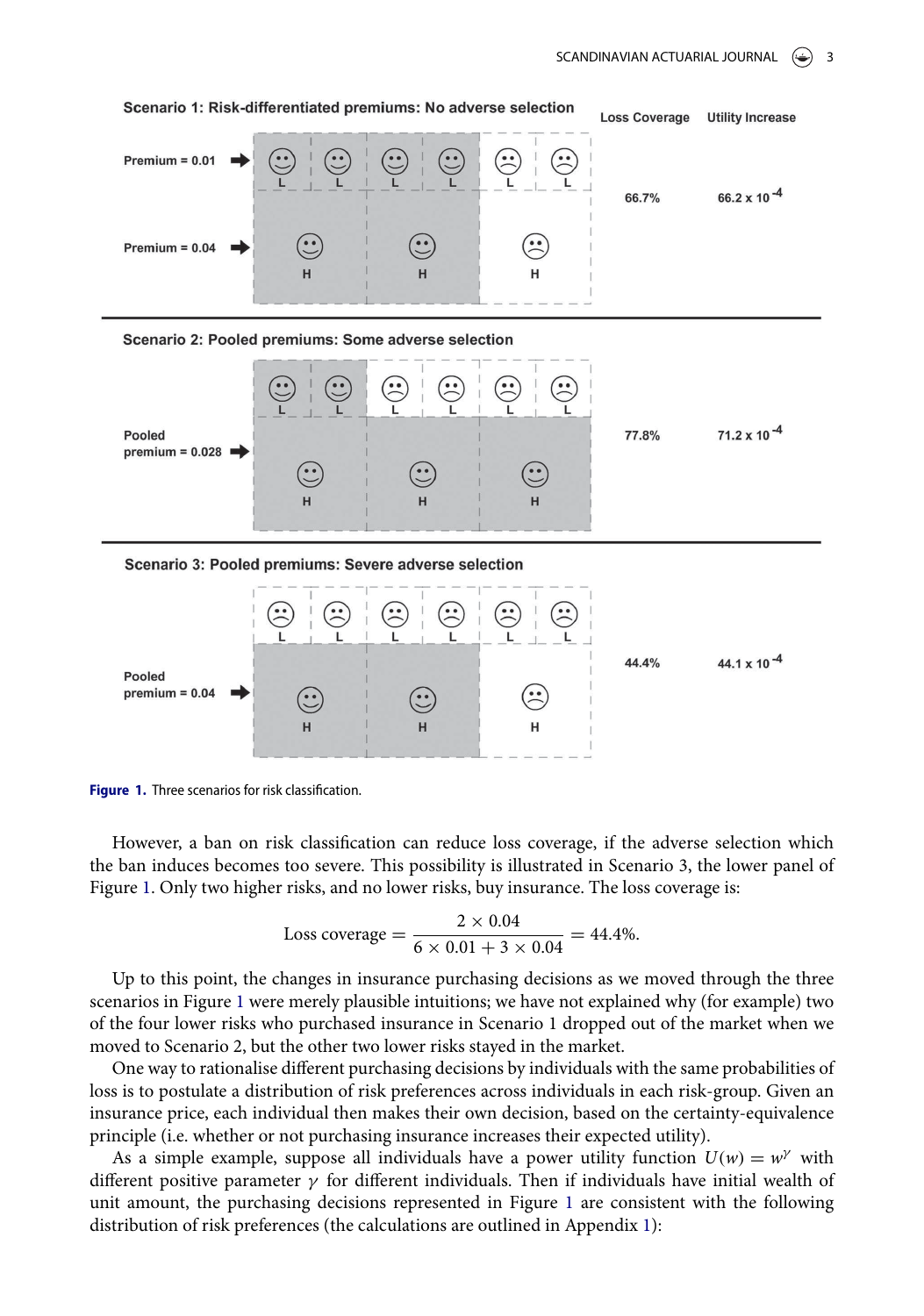#### $\left(\begin{matrix} \cdot \end{matrix}\right)$  M. HAO ET AL.

- one-third of the members of each risk-group have  $\gamma = 0.3$  (strong risk-averters);
- one-third  $\gamma = 0.7$  (moderate risk-averters); and
- one-third  $\gamma = 1.1$  (risk-lovers).

The postulated distribution of risk preferences also enables us to evaluate an alternative criterion for diferent risk classiication schemes: the expected utility for an individual chosen at random from the population. This criterion, often referred to as 'social welfare', is common in economic literature on insurance risk classification (e.g. Hoy [2006\)](#page-14-2). For the three scenarios in Figure [1,](#page-3-0) the *increase* in this expected utility, compared with a situation where no insurance is ofered, is as follows (the calculations are outlined in Appendix [1\)](#page-15-0):

<span id="page-5-3"></span><span id="page-5-2"></span>Scenario 1: 66.2 × 10<sup>-4</sup> Scenario 2: 71.2 × 10<sup>-4</sup> Scenario 3: 44.1  $\times$  10<sup>-4</sup>

<span id="page-5-1"></span><span id="page-5-0"></span>Note that the ranking of the scenarios by either criterion, loss coverage or social welfare, is the same: Scenario 2 (highest), Scenario 1, Scenario 3 (lowest). The 'same ranking' property depends on the postulated distribution of risk preferences, and hence insurance demand functions. This paper shows that the 'same ranking' property holds not just for this example, but also for all iso-elastic insurance demand functions.

#### **3. Literature review**

The model of insurance markets implied by the illustrative example above difers from economic models derived from Rothschild & Stiglitz [\(1976\)](#page-14-3) in two main ways.

First, in our model insurers compete only on price, and not on quantity. When diferent prices for diferent risks are banned (e.g. as in Scenarios 2 and 3), then for institutional or regulatory reasons, insurers do *not* attempt to separate risk-groups by menus of contracts offering different levels of cover priced at diferent rates. In this respect, our model is more in the spirit of Akerlof [\(1970\)](#page-14-4). We justify this approach by noting that some important markets, such as life insurance, have the institutional feature of non-exclusive contracting, and so separation via contract menus is not feasible. Furthermore, we observe that the concept of separation via contract menus is often not salient to practitioners even in markets where it seems theoretically feasible.<sup>[2](#page-4-1)</sup>

Second, in our model individuals with identical probabilities of loss can have diferent utility functions, and so unlike the representative agents from each risk-group in Rothschild–Stiglitz type models, they do not all make the same purchasing decision. This leads to an equilibrium where not all individuals are insured; this corresponds to the empirical reality of most voluntary insurance markets.<sup>[3](#page-4-2)</sup>

Previous papers (Thomas [2008,](#page-14-1) [2009;](#page-14-5) Hao et al. [2016\)](#page-14-6) and a book (Thomas [2017\)](#page-14-7) formalised the insight that some adverse selection can increase loss coverage, as highlighted in the illustrative example. In all this earlier work, insurance demand from each risk-group was represented by a demand function with output a number between 0 and 1, to relect the empirical observation that not all

 $^2$  As regards life insurance, Rothschild–Stiglitz type models are inconsistent in important ways with empirical data (e.g. Cawley & Philipson [1999\)](#page-14-8). As regards practice in other markets, most actuarial pricing textbooks make no reference to the concept of menus of contracts as screening devices (e.g. Gray & Pitts [2012,](#page-14-9) Friedland [2013,](#page-14-10) Parodi [2014\)](#page-14-11). Some textbooks specifically counsel against any thought of using the level of deductible as a pricing factor (e.g. Ohlsson & Johansson [2010\)](#page-14-12).

<sup>&</sup>lt;sup>3</sup> For example, in life insurance, the Life Insurance Market Research Organisation (LIMRA) states that 44% of US households have some individual life insurance (LIMRA [2013\)](#page-14-13). The American Council of Life Insurers states that 144 m individual policies were in force in 2013 (American Council of Life Insurers [2014,](#page-14-14) p. 72); the US adult population (aged 18 years and over) at 1 July 2013 as estimated by the US Census Bureau was 244 m. In health insurance, only 14.6% of the US population has individually purchased private cover (US Census Bureau, 2015), albeit substantially more have employer group cover or Medicare or Medicaid government cover.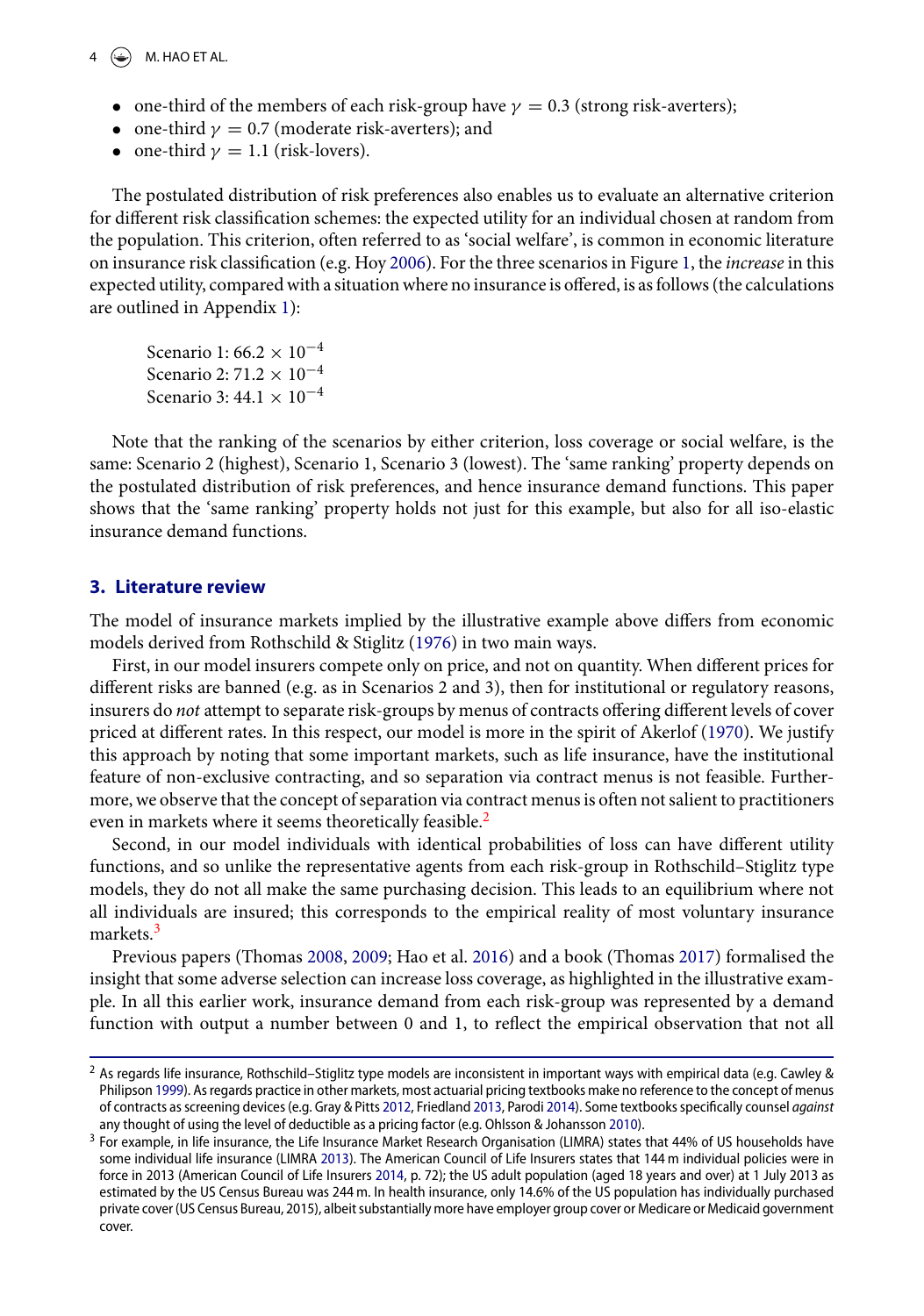individuals with the same probabilities of loss make the same purchasing decisions. The variation in purchasing decisions across persons with the same probabilities of loss was characterised as stochastic; no reference was made to individual utilities as a driver of individual decisions.

The loss coverage literature contrasts with economic literature on insurance risk classiication, as summarised in surveys such as Hoy [\(2006\)](#page-14-2), Einav & Finkelstein [\(2011\)](#page-14-15) and Dionne & Rothschild [\(2014\)](#page-14-0). Economic literature typically takes a utility-based approach: representative agents from each risk-group make purchasing decisions which maximise their expected utilities, and the outcomes of diferent risk classiication schemes are then evaluated by a social welfare function which is a (possibly weighted) sum of expected utilities over the whole population.

The present paper reconciles, under certain assumptions, the diferent approaches described in the preceding two paragraphs. Speciically, we show that if insurance demand is iso-elastic, the risk classiication scheme which maximises loss coverage also maximises utilitarian social welfare.

#### **4. The insurance market model**

<span id="page-6-0"></span>Section [4](#page-5-0) formulates insurance demand, market equilibrium and loss coverage using the same framework as in Hao et al. [\(2018\)](#page-14-16), which is then extended in Section [5](#page-8-0) to include social welfare.

#### **4.1. Insurance demand with heterogeneous risk preferences**

Consider an individual with an initial wealth W, who is exposed to the risk of losing an amount of L (with  $L \leq W$ ) with probability  $\mu$ . The individual's utility function  $U(w)$  is increasing in wealth w (i.e.  $U'(w) > 0$ ), but not necessarily risk-averse (i.e.  $U''(w)$  can have either sign).

The individual is offered insurance against the full amount of loss L at premium rate  $\pi$  per unit of loss, i.e. for premium  $\pi L$  (in this paper we do not consider partial cover). She will choose to buy insurance if  $\pi$  is low enough to satisfy:

$$
U(W - \pi L) > (1 - \mu)U(W) + \mu U(W - L).
$$
 (1)

Now consider a group of individuals as described above, all with the same initial wealth W, potential loss L and risk  $\mu$ , but who may have different utility functions  $U_{\nu}(\omega)$ . Each individual knows his own utility function, which is parameterised by the positive real number  $\gamma$ . A particular individual will choose to buy insurance if and only if the following condition is satisied for the combination of the offered premium  $\pi$  and their particular utility function  $U_{\gamma}(w)$ :

$$
U_{\gamma}(W - \pi L) > (1 - \mu)U_{\gamma}(W) + \mu U_{\gamma}(W - L),
$$
\n(2)

Since decisions based on Equation (2) do not depend on the origin and scale of a utility function, we can standardise utilities at the 'end points' to  $U_{\gamma}(W) = 1$  and  $U_{\gamma}(W - L) = 0$ . Equation (2) then becomes:

$$
U_{\gamma}(W - \pi L) > (1 - \mu). \tag{3}
$$

<span id="page-6-2"></span><span id="page-6-1"></span>Figure [2](#page-6-0) provides a graphical representation of Equation (3), showing utility functions of four individuals with the same probability of loss  $\mu$ . The concave utility curves, with points A, B and C, represent risk-averse individuals, where higher concavity represents higher risk aversion. We also show a convex utility curve, with point D, which represents a risk-loving (or risk-neglecting) individual. (As mentioned previously, the model does not require that all individuals are risk-averse.) For the individual at point A, the utility with insurance,  $U_{\gamma_A}(W-\pi L)$ , exceeds the critical value  $(1-\mu)$ , where  $\gamma_A$  is the individual's utility function parameter. So the individual buys insurance. For the individuals at points  $C$  and  $D$ , the inverse applies, so they do not purchase insurance. The individual at point  $B$ is indifferent. Insurance purchase is denoted by the shaded area,  $d(\pi)$ , under the density graph for  $U_{\Gamma}(W - \pi L).$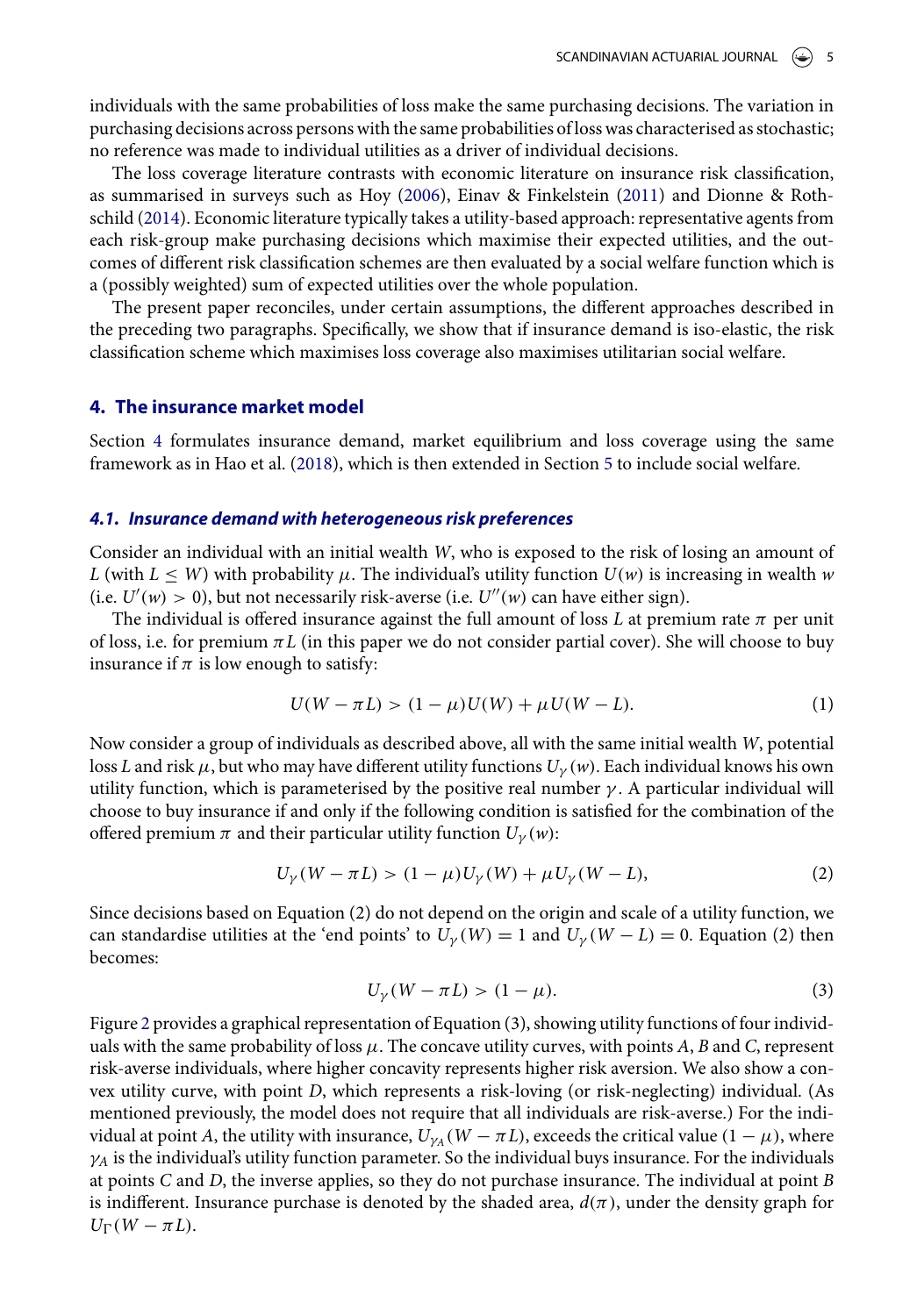

Figure 2. Heterogeneous utility functions within a risk-group, leading to proportional insurance demand.

Now consider the perspective of an insurer, who cannot observe individuals' utility functions. For given offered premium  $\pi$ , all the insurer can observe of insurance purchasing behaviour is the proportion of individuals who buy insurance. We call this a (proportional) demand function and denote it by  $d(\pi)$ . We have:

$$
d(\pi) = P[U_{\Gamma}(W - \pi L) > (1 - \mu)], \qquad (4)
$$

where  $U_{\Gamma}(W - \pi L)$  is a random variable denoting the utility of the fixed wealth amount  $W - \pi L$ as observed by the insurer (the capital subscript- $\Gamma$  denoting that the insurer cannot observe any particular individual's risk preference  $\nu$ ).

A key feature of this model is that demand can be less than 1 when an actuarially fair premium is charged. The presence of some 'risk-lovers' generates a demand function consistent with the observation that not everyone buys insurance. Although 'risk-loving' or 'risk-seeking' are the usual stylised descriptions, the phenomenon might better be characterised as 'risk-neglecting'. Whatever the description, heterogeneity of risk aversion provides a flexible model for the observed reality we wish to model, i.e. in extant insurance markets with risk-diferentiated prices, many individuals do not purchase insurance.<sup>[4](#page-6-1)</sup>

We note the following three properties of demand for insurance:

- (a)  $0 < d(\pi) < 1$ , so  $d(\pi)$  is a valid probability.
- (b)  $d(\pi)$  is non-increasing in  $\pi$ , i.e. demand for insurance cannot increase when premium increases. This can be shown as follows: For utility functions with  $U'(w) > 0$ , if  $\pi_1$  <  $\pi_2$ , the random variable  $U_{\Gamma}(W - \pi_1 L)$  is statewise dominant<sup>[5](#page-6-2)</sup> over the random variable  $U_\Gamma(W - \pi_2L)$ . So,

$$
\pi_1 < \pi_2 \Rightarrow P[U_{\Gamma}(W - \pi_1 L) > 1 - \mu] \ge P[U_{\Gamma}(W - \pi_2 L) > 1 - \mu] \tag{5}
$$
\n
$$
\Rightarrow d(\pi_1) \ge d(\pi_2).
$$

(c) Each individual's decision is completely deterministic, given what they know. But to the insurer it appears stochastic, given what the insurer knows.

<sup>4</sup> Another possible explanation for some non-purchasing is expense and profit loadings. But this cannot explain why different individuals who are offered the same premiums for the same probabilities of loss often appear to make different decisions.

 $5$  One random variable is statewise dominant over a second if the first is at least as high as the second in all states of nature, with strict inequality for at least one state. It is an absolute form of dominance.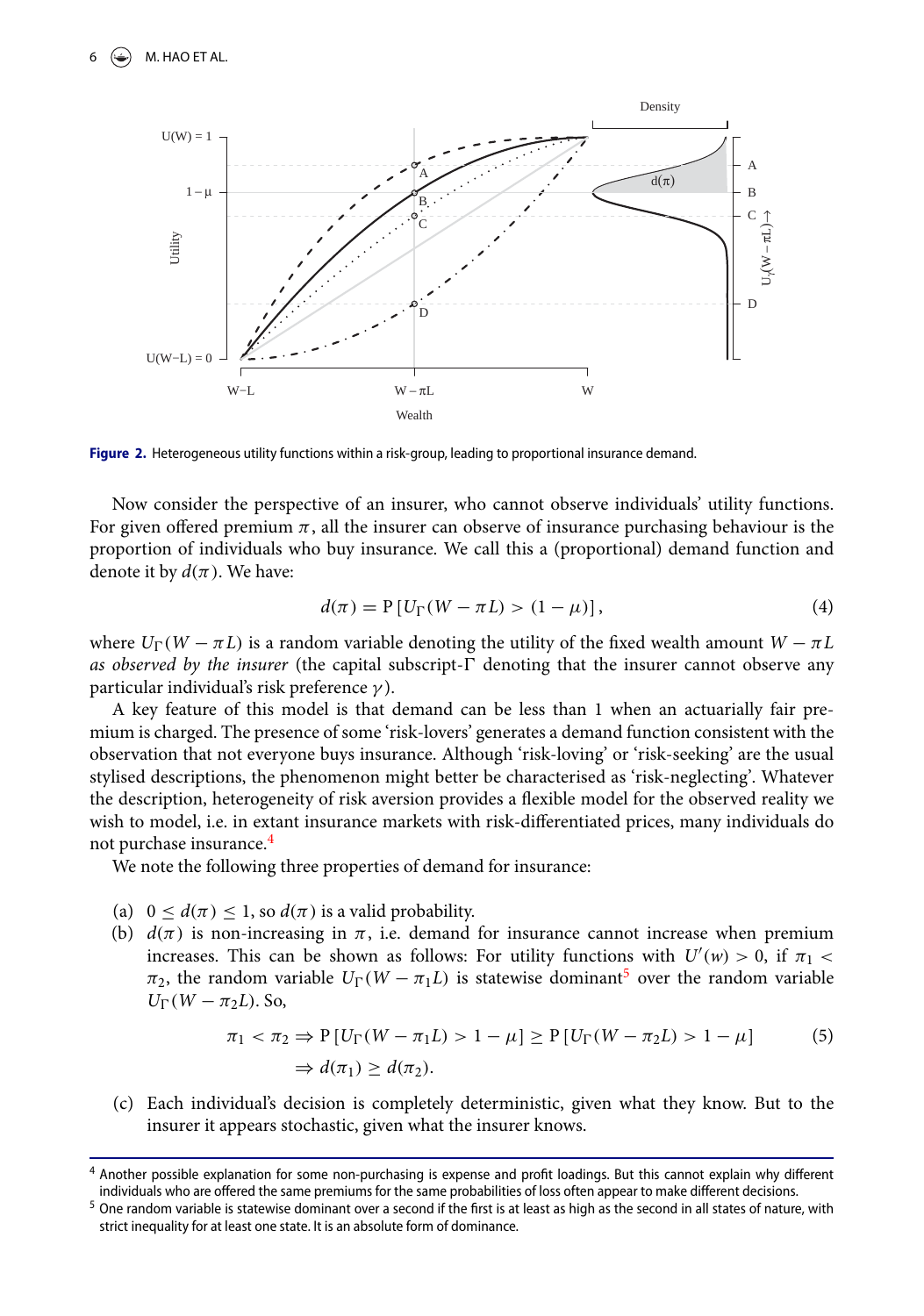#### **4.2. Equilibrium**

Suppose the population can be sub-divided into *n* distinct risk-groups with probabilities of loss given by  $\mu_1, \mu_2, \ldots, \mu_n$ . For convenience, we assume  $0 < \mu_1 < \mu_2 < \ldots < \mu_n < 1$ . The proportion of the population belonging to risk-group  $i$  is  $p_i$ , and the insurance demand (based on Equation 4) is  $d_i(\pi_i)$ .

For an individual chosen at random from the population, we define

- (a) an indicator random variable Q representing the insurance purchasing decision ( $1 =$  purchase, 0 otherwise);
- (b) an indicator random variable X representing the loss event  $(1 = \text{loss occurs}, 0 \text{ otherwise})$ ;
- <span id="page-8-0"></span>(c) a random variable  $\Pi$  representing the premium chargeable, if the individual purchases insurance.

Then conditional on membership of risk-group i:

- <span id="page-8-2"></span>(a) Q is Bernoulli with parameter  $d_i(\pi_i)$ ;
- (b) *X* is a Bernoulli with parameter  $\mu_i$ ; and
- (c)  $\Pi$  takes the value  $\pi_i$ .

We assume that  $Q$  and  $X$  are independent, again conditional on membership of risk-group  $i$  (i.e. no moral hazard).

Then for the individual chosen at random from the population, the expected premium income is  $E[Q\Pi L]$ , and the expected insurance claim is  $E[QXL]$ .

We call any vector of premiums  $\pi = (\pi_1, \pi_2, \dots, \pi_n)$  charged by insurers a risk classification regime. We assume that competition between insurers leads to expected profits  $\rho(\pi) = 0$  in equilibrium. That is:

$$
\rho(\underline{\pi}) = E[Q\Pi L] - E[QXL] = L \sum_{i=1}^{n} d_i(\pi_i)\pi_i p_i - L \sum_{i=1}^{n} d_i(\pi_i)\mu_i p_i = 0
$$
\n(6)

and dividing both sides by the fixed loss amount  $L$  we can write this as

<span id="page-8-1"></span>
$$
\sum_{i=1}^{n} d_i(\pi_i) p_i(\pi_i - \mu_i) = 0,
$$
\n(7)

<span id="page-8-3"></span>which we refer to as the *equilibrium condition*.

We also assume that competition drives all insurers to classify risks to the maximum extent which regulation permits. Depending on applicable regulation, two polar cases of risk classiication regime are as follows:

- Full risk classification, under which  $\pi_i = \mu_i$ . We denote this regime by  $\pi = \mu =$  $(\mu_1, \mu_2, \ldots, \mu_n).$
- No risk classification (risk pooling), under which all  $\pi_i = \pi_0$ , a constant.

#### **4.3. Loss coverage**

Loss coverage under a risk classification  $\pi$  that leads to equilibrium is defined as the expected losses across the whole population that are compensated by insurance, that is:

Loss coverage: 
$$
LC(\pi) = E[QXL]
$$
, (8)

where  $\pi$  satisfies the equilibrium condition in Equation (7).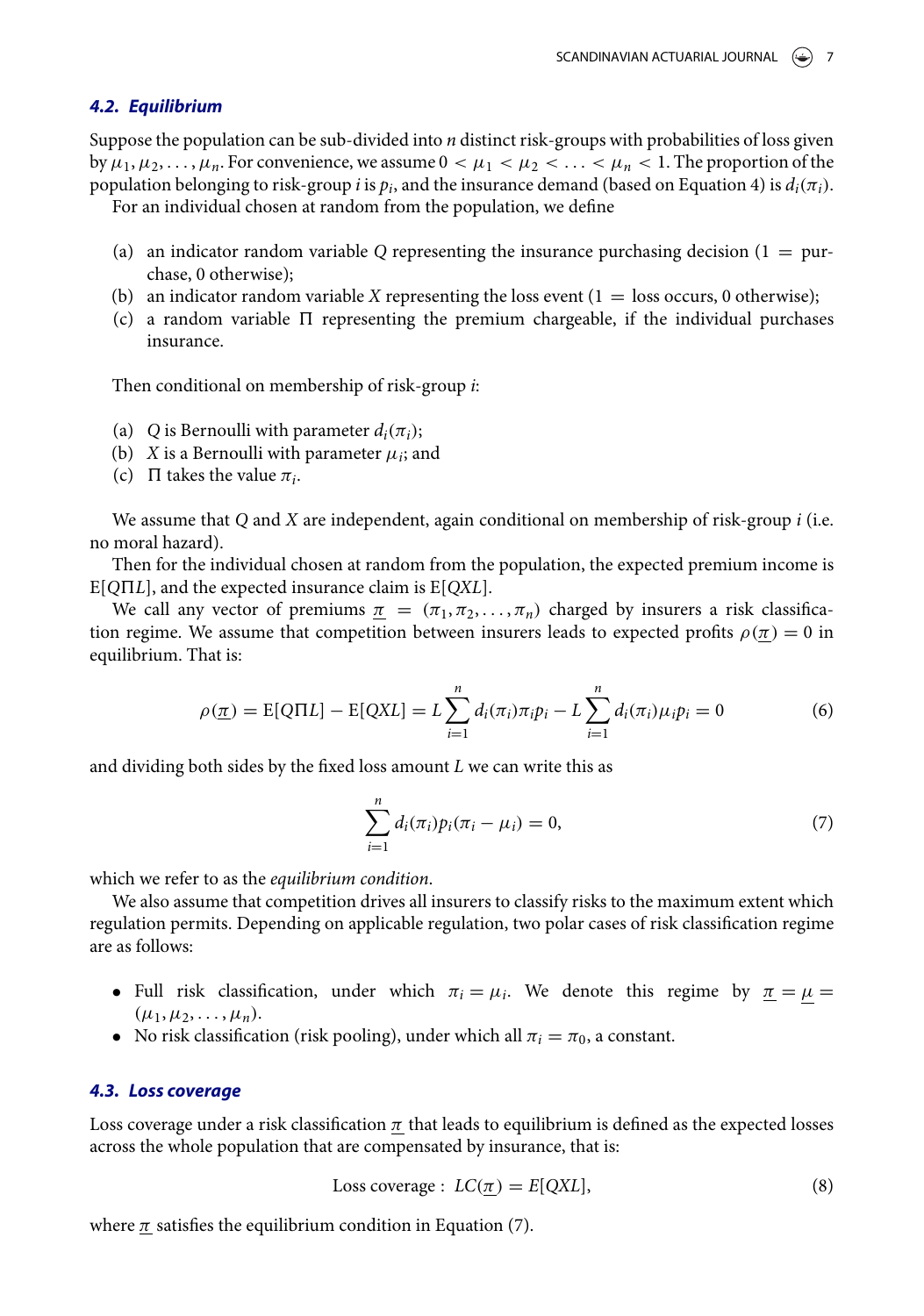$8 \quad \circledast$  M. HAO ET AL.

Since the fixed loss amount  $L$  is the same for all individuals, we shall find it convenient to define standardised loss coverage (per unit of loss) as:

Standardised loss coverage : 
$$
K(\pi) = E[QX]
$$
. (9)

For comparison purposes, we use loss coverage under full risk classification regime as a reference level, and hence define the loss coverage ratio as follows:

Loss coverage ratio : 
$$
C = \frac{K(\pi)}{K(\mu)}
$$
. (10)

#### **5. Social welfare**

Our approach to social welfare is in the same spirit as Hoy [\(2006\)](#page-14-2): we assume cardinal and interpersonally comparable utilities, and assign equal weights to the utilities of all individuals. This equal-weights approach is based on the Harsanyi [\(1955\)](#page-14-17) 'veil of ignorance' argument: that is, behind the (hypothetical) 'veil of ignorance', where one does not know what position in society (e.g. high risk or low risk) one occupies, the appropriate probability to assign to being any individual is  $1/n$ , where n is the number of individuals in society. Alternative risk classification regimes can then be compared by comparing expected utility in each regime for the (hypothetical) individual utility-maximiser behind the 'veil of ignorance'.

In the model defined above, suppose an individual is selected at random from the whole population. The individual's expected utility can be written as follows:

$$
\text{Social welfare} = E\left[QU_{\Gamma}(W - \Pi L) + (1 - Q)\left[(1 - X)U_{\Gamma}(W) + XU_{\Gamma}(W - L)\right]\right],\tag{11}
$$

where the first part represents random utility if insurance is purchased, and the second part the random utility if insurance is not purchased.

We assumed earlier that all individuals had the same utilities at the 'end-points',  $U(W) = 1$  and  $U(W - L) = 0$ . This relied on the property that certainty-equivalent decisions do not depend on the origins and scales of utility functions. But this argument cannot be directly extended to Equation (11), because individuals' utilities can difer for identical levels of wealth, which has direct implications for social welfare.

<span id="page-9-0"></span>However, without any standardisation, Equation (11) is susceptible to being dominated by a 'utility monster' who derives more utility from a given level of wealth than all other individuals combined (see Nozick [1974,](#page-14-18) Bailey [1997\)](#page-14-19). This makes it unsuitable for policy purposes. So we propose to continue standardising the 'end-points',  $U(W) = 1$  and  $U(W - L) = 0$ , as before. This standardisation implies that the same 'disutility of uninsured loss' is assigned to all individuals, but utility if insurance is purchased  $U_{\Gamma}(W - \Pi L)$  differs between individuals. Under this standardisation, social welfare can be expressed as:

$$
S(\underline{\pi}) = E[QU_{\Gamma}(W - \Pi L) + (1 - Q)(1 - X)].
$$
\n(12)

To derive an expression for S, we consider the constituent parts of Equation (12) separately. First:

$$
E\left[QU_{\Gamma}(W - \Pi L)\right]
$$
  
= 
$$
\sum_{i=1}^{n} E[QU_{\Gamma}(W - \pi_i L) | \mu = \mu_i]P[\mu = \mu_i],
$$
 (13)

<span id="page-9-1"></span>
$$
= \sum_{i=1}^{n} \{ E[U_{\Gamma}(W - \pi_i L) | U_{\Gamma}(W - \pi_i L) > (1 - \mu_i) ]
$$
 (14)

$$
\times \mathbf{P} \left[ U_{\Gamma} (W - \pi_i L) > (1 - \mu_i) \right] p_i
$$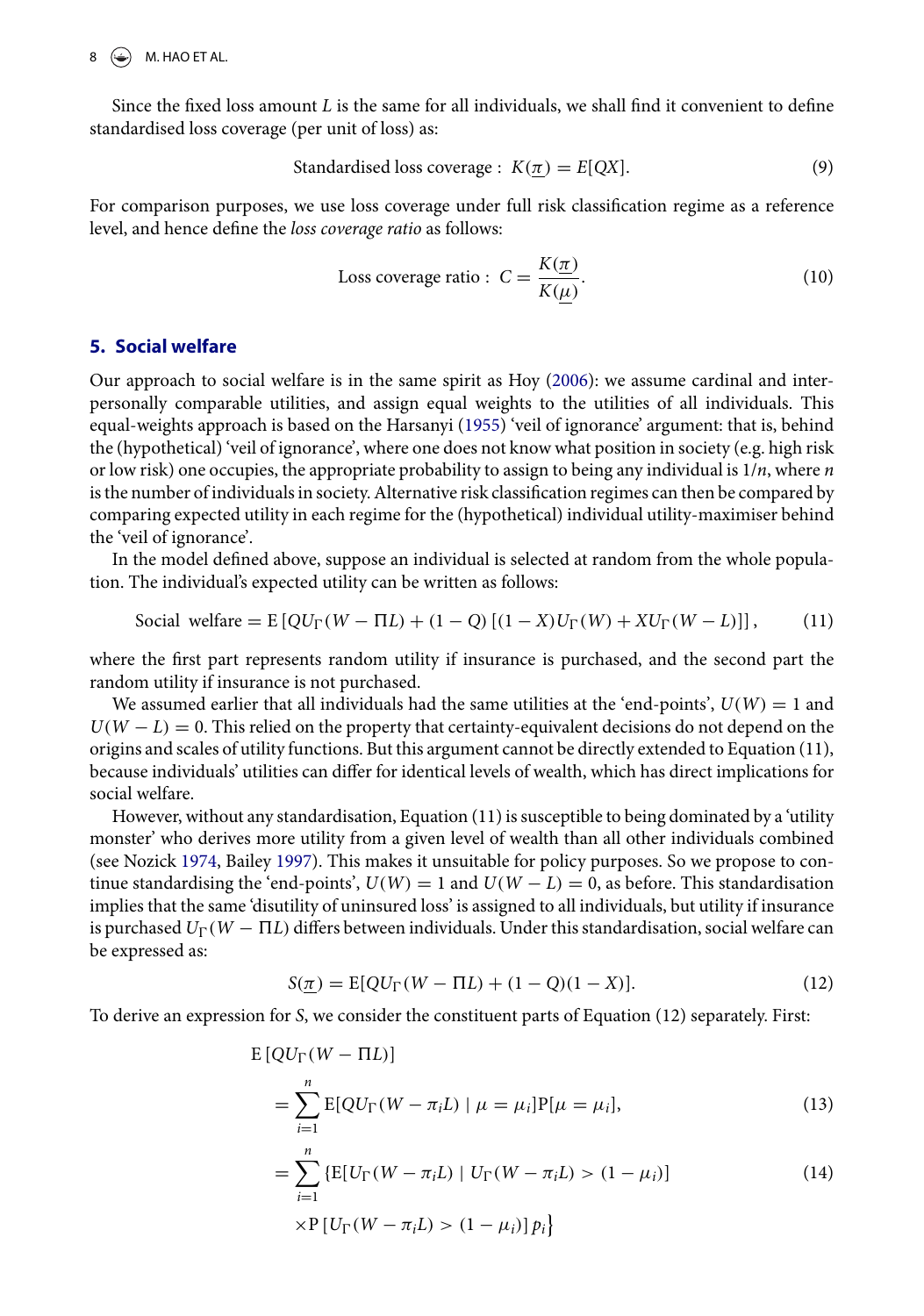$$
= \sum_{i=1}^{n} U_i^*(W - \pi_i L) d_i(\pi_i) p_i, \quad \text{using Equation (4),} \tag{15}
$$

where  $U_i^*(W - \pi_i L) = E[U_\Gamma(W - \pi_i L) | U_\Gamma(W - \pi_i L) > (1 - \mu_i)]$  represents the expected utility of individuals purchasing insurance in risk-group i.

The second part of Equation (12) can be written as:

$$
E [(1 - Q)(1 - X)]
$$
  
= 
$$
\sum_{i=1}^{n} E[(1 - Q)(1 - X) | \mu = \mu_i]P[\mu = \mu_i],
$$
 (16)

$$
= \sum_{i=1}^{n} \left[ (1 - d_i(\pi_i)) (1 - \mu_i) \right] p_i.
$$
 (17)

Combining Equations (15) and (17), we get the following expression for social welfare:

$$
S = \sum_{i=1}^{n} \left[ \underbrace{d_i(\pi_i) U_i^*(W - \pi_i L)}_{\text{Insured population}} + \underbrace{(1 - d_i(\pi_i)) (1 - \mu_i)}_{\text{Uninsured population}} \right] p_i,
$$
\n(18)

$$
= \underbrace{\left(\sum_{i=1}^{n} d_i(\pi_i)\mu_i p_i\right)}_{\tag{19}}
$$

Standardised loss coverage

$$
-\underbrace{\sum_{i=1}^{n} d_i(\pi_i) \left[1 - U_i^*(W - \pi_i L)\right] p_i}_{\text{Adjustment to account for premiums}} + \underbrace{\sum_{i=1}^{n} \left[(1 - \mu_i)\right] p_i}_{\text{Constant as a function of } \pi_i}
$$

$$
= K(\underline{\pi}) - PA(\underline{\pi}) + \text{Constant},\tag{20}
$$

where  $PA(\pi)$  is the 'premium adjustment'.

Equation (20) applies for any utility (and hence insurance demand) functions, but the 'premium adjustment' depends on the unobservable expected utility of insurance purchasers,  $U_i^*(W - \pi_i L)$ . The next section shows that for iso-elastic demand, a simpler relationship between loss coverage and social welfare applies.

#### **6. The iso-elastic case**

#### **6.1. Iso-elastic demand**

In the model in Section [4.1,](#page-5-1) assume a power utility function:

$$
U_{\gamma}(w) = \left[\frac{w - (W - L)}{L}\right]^{\gamma},\tag{21}
$$

so that  $U_{\gamma}(W - L) = 0$  and  $U_{\gamma}(W) = 1$  at the 'end-points'.<sup>[6](#page-9-1)</sup> This particular form of utility function leads to:

<span id="page-10-1"></span>relative risk aversion coefficient: 
$$
-w\frac{U''_y(w)}{U'_y(w)} = (1 - \gamma) \left[ \frac{w}{w - (W - L)} \right].
$$
 (22)

<span id="page-10-0"></span><sup>6</sup> For  $W = L = 1$ , this reduces to the utility function  $U(w) = w^{\gamma}$  used in the illustrative example in Section [2.](#page-2-0)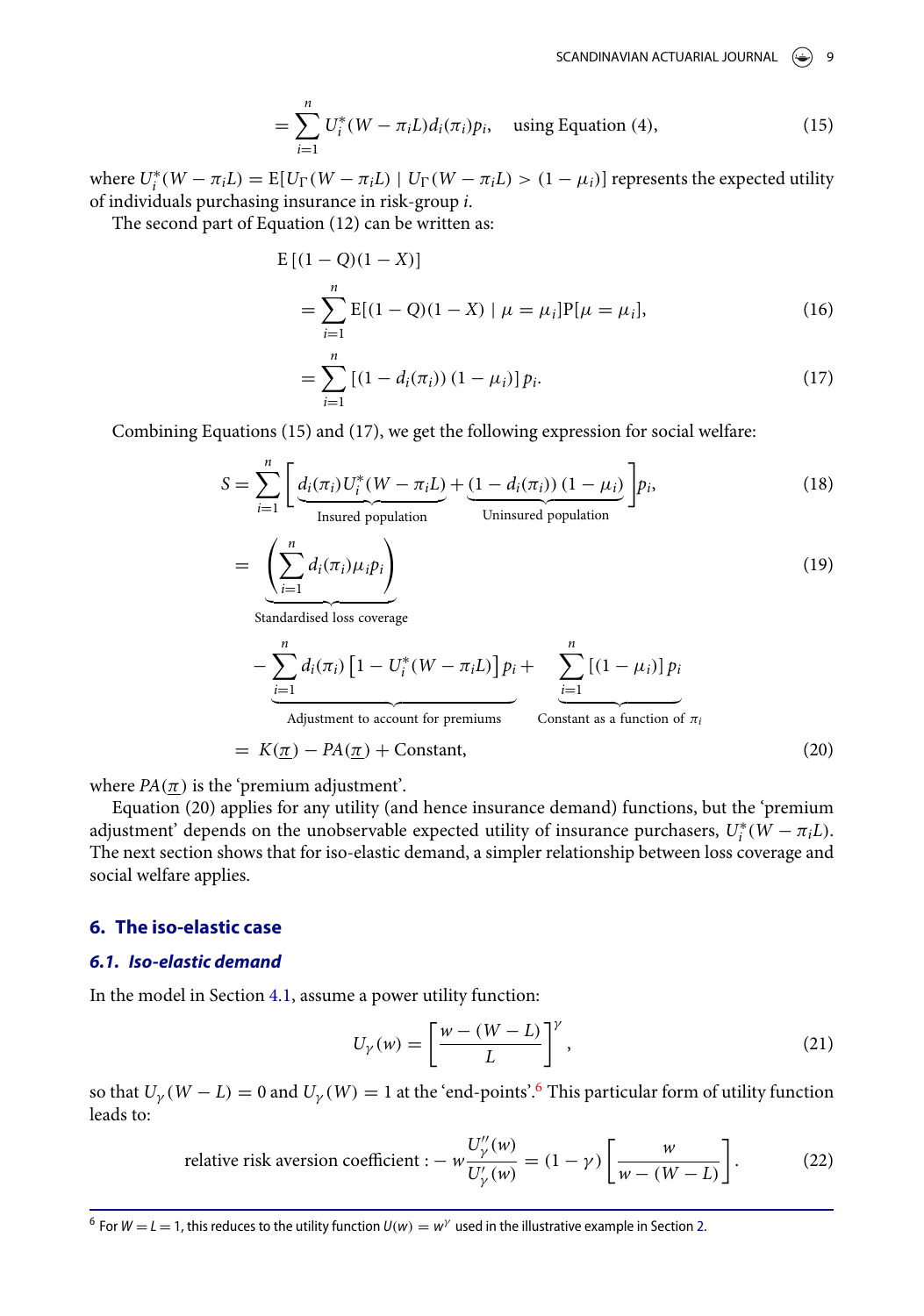10  $\left(\frac{1}{2}\right)$  M. HAO ET AL.

Given that all individuals have the same  $W$  and same  $L$ , Equation (22) implies that heterogeneous risk preferences can be modelled as individual drawings  $\gamma$  from the distribution of a positive random variable  $\Gamma$ . In the special case  $W = L$ , Equation (22) reduces to  $(1 - \gamma)$ , the familiar case of constant relative risk aversion.

Demand for insurance at a given premium  $\pi$  is then:

$$
d(\pi) = P[U_{\Gamma}(W - \pi L) > 1 - \mu],
$$
\n(23)

$$
=P\left[\left(1-\pi\right)^{\Gamma}>1-\mu\right],\tag{24}
$$

$$
= P\left[\Gamma \log(1 - \pi) > \log(1 - \mu)\right], \text{ as log is monotonic},\tag{25}
$$

$$
=P\left[\Gamma < \frac{\log(1-\mu)}{\log(1-\pi)}\right],\,\text{as}\,\log(1-\pi) < 0,\tag{26}
$$

$$
\approx P\left[\Gamma < \frac{\mu}{\pi}\right], \text{ as } \log(1-x) \approx -x, \text{ for small } x,\tag{27}
$$

<span id="page-11-0"></span>where 'small  $x$ ' implies that both premium and probability of loss are small relative to total wealth. This assumption of 'small  $x$  relative to wealth' is necessary for us to make the link from an specific distribution of individual risk aversion to an iso-elastic formula for aggregate demand. It seems reasonable for many insurances.

Now suppose the risk aversion variable  $\Gamma$  has the following distribution across the population:

$$
F_{\Gamma}(\gamma) = P[\Gamma \le \gamma] = \begin{cases} 0 & \text{if } \gamma < 0 \\ \tau \gamma^{\lambda} & \text{if } 0 \le \gamma \le (1/\tau)^{1/\lambda} \\ 1 & \text{if } \gamma > (1/\tau)^{1/\lambda}, \end{cases} \tag{28}
$$

where τ and  $\lambda$  are positive parameters. If  $\tau = \lambda = 1$ , this corresponds to the simplest possible distribution for  $\Gamma$ , the uniform distribution on  $(0,1)$ . By changing the parameters we can specify a wide variety of other distributions of  $\Gamma$ : the parameter  $\lambda$  controls the shape, and  $\lambda$  and  $\tau$  together determine the upper limit of the distribution of  $\Gamma$ .<sup>[7](#page-10-0)</sup> Using this distribution for  $\Gamma$ , demand for insurance from the i-th risk-group based on Equation (27) takes the form:

$$
d_i(\pi) = \tau_i \left(\frac{\mu_i}{\pi}\right)^{\lambda},\tag{29}
$$

subject to a cap of 1 (when all members of a risk-group purchase insurance, demand cannot increase further). Note that the parameter  $\tau_i$ , which was used in specifying the distribution of risk aversion variable  $\Gamma$ , turns out to be equivalent to the *fair-premium demand*,  $d_i(\mu_i)$ , that is the demand when an actuarially fair premium is charged. The formula (29) corresponds to iso-elastic demand, the constant demand elasticity being:

$$
\epsilon(\pi) = -\frac{\partial \log(d_i(\pi))}{\partial \log \pi} = \lambda.
$$
\n(30)

#### **6.2. Equilibrium**

For iso-elastic demand, the equilibrium condition in Equation (7) becomes:

$$
\rho(\underline{\pi}) = 0 \Leftrightarrow \sum_{i=1}^{n} \tau_i \left(\frac{\mu_i}{\pi_i}\right)^{\lambda} \pi_i p_i = \sum_{i=1}^{n} \tau_i \left(\frac{\mu_i}{\pi_i}\right)^{\lambda} \mu_i p_i.
$$
 (31)

 $^7$  This is a generalised version of the Kumaraswamy distribution, which in its standard form takes values only over [0,1] (Kumaraswamy [1980\)](#page-14-20).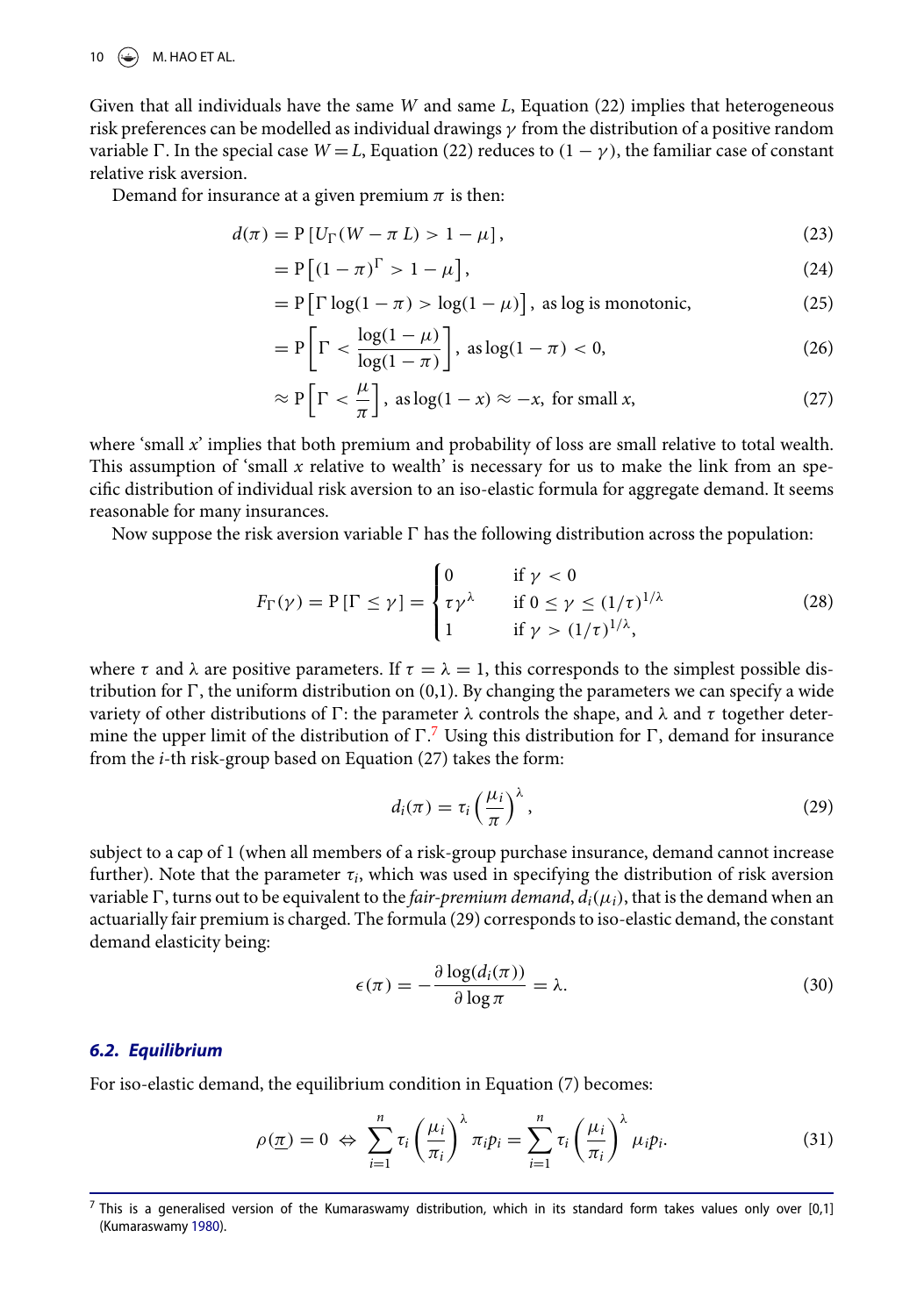

**Figure 3.** Loss coverage ratio as a function of demand elasticity.

If the same premium  $\pi_0$  is charged to all risk-groups, the pooled equilibrium premiums satisfying  $\rho(\pi_0) = 0$  is unique and is given by:

$$
\pi_0 = \frac{\sum_{i=1}^n \alpha_i \mu_i^{\lambda+1}}{\sum_{i=1}^n \alpha_i \mu_i^{\lambda}}, \quad \text{where} \quad \alpha_i = \frac{p_i \tau_i}{\sum_{j=1}^n p_j \tau_j}, \quad i = 1, 2, \dots, n. \tag{32}
$$

that is,  $\alpha_i$  is the *fair-premium demand-share*, that is the share of total demand represented by riskgroup i when actuarially fair premiums are charged.

#### **6.3. Loss coverage**

The standardised loss coverage at this pooled equilibrium as per Equation (9) is given by:

$$
K(\underline{\pi}) = E[QX] = \sum_{i=1}^{n} \tau_i \left(\frac{\mu_i}{\pi_i}\right)^{\lambda} \mu_i p_i = \sum_{i=1}^{n} \frac{\mu_i^{\lambda+1}}{\pi_i^{\lambda}} \tau_i p_i.
$$
 (33)

The loss coverage ratio, comparing loss coverage under pooled premiums to that under actuarially fair premiums, is:

$$
C = \frac{1}{\pi_0^{\lambda}} \frac{\sum_{i=1}^n \alpha_i \mu_i^{\lambda+1}}{\sum_{i=1}^n \alpha_i \mu_i},
$$
\n(34)

where  $\pi_0$  is the pooled equilibrium premium given in Equation (32).

Figure [3](#page-11-0) shows the plot of loss coverage ratio as a function of demand elasticity  $\lambda$ , for two riskgroups where  $(\mu_1, \mu_2) = (0.01, 0.04)$  and fair-premium demand-shares  $(\alpha_1, \alpha_2) = (0.9, 0.1)$  (i.e. low risks comprise 90% of the insured population when fair premiums are charged). We see that loss coverage under pooling is higher than under risk-diferentiated premiums if demand elasticity is less than 1, and vice versa. The pattern shown in Figure [3](#page-11-0) is formalised by a result proved in Hao et al. [\(2018\)](#page-14-16), which we state here for later reference.

**Result 1:** If demand elasticity is a positive constant  $\lambda$  and the loss coverage ratio as defined in Equation (34) is C, then

$$
\lambda \leq 1 \Leftrightarrow C \geq 1. \tag{35}
$$

In other words, for iso-elastic insurance demand, pooling produces higher loss coverage than actuarially fair premiums if demand elasticity is less than 1, and vice versa.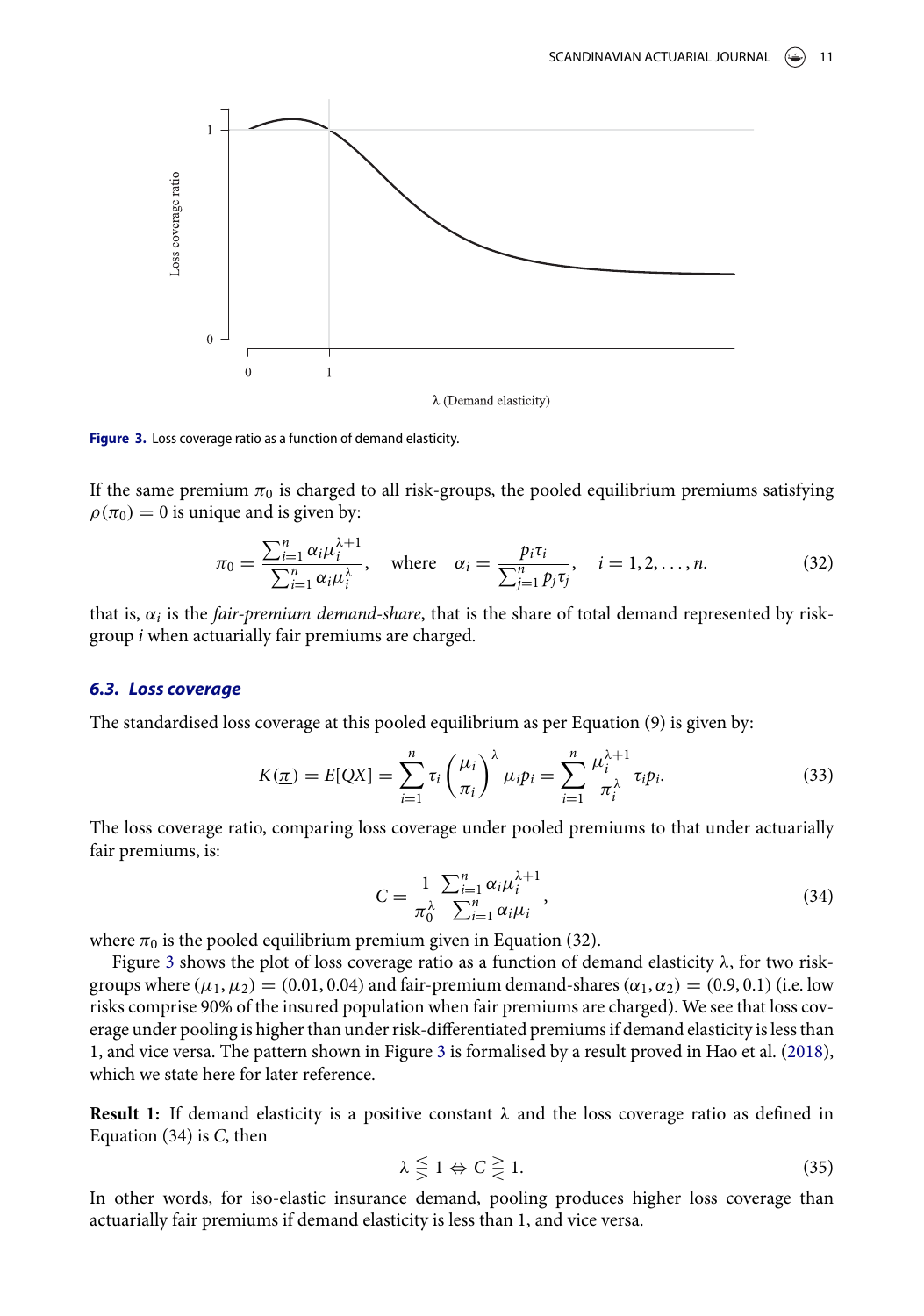#### **6.4. Social welfare**

Using the convenient standardisation of  $U(W) = 1$  and  $U(W - L) = 0$  as used in Equation (3) and noting that social welfare S is a function of the risk-classification regime  $\pi = (\pi_1, \pi_2, \dots, \pi_n)$ , Equation (12) becomes:

<span id="page-13-9"></span><span id="page-13-8"></span><span id="page-13-7"></span><span id="page-13-6"></span><span id="page-13-5"></span><span id="page-13-4"></span><span id="page-13-3"></span><span id="page-13-2"></span><span id="page-13-1"></span>
$$
S(\underline{\pi}) = E [Q \{ U_{\Gamma}(W - \Pi L) - (1 - X) \}] + Z, \tag{36}
$$

where  $Z = E[1 - X]$  is a constant as it does not depend on  $\pi$ .

Using the power utility function as given in Equation (21) which corresponds to iso-elastic demand, we have:

$$
S(\underline{\pi}) = E\left[Q\left\{(1 - \Pi)^{\Gamma} - (1 - X)\right\}\right] + Z,\tag{37}
$$

$$
\approx E\left[Q(1 - \Gamma\Pi - 1 + X)\right] + Z, \quad \text{assuming small premiums,} \tag{38}
$$

$$
= E\left[Q(X - \Gamma \Pi)\right] + Z,\tag{39}
$$

$$
= E[QX] - E[Q\Gamma\Pi] + Z.
$$
\n<sup>(40)</sup>

The first term in Equation (40) is the standardised loss coverage  $K(\pi)$  as defined in Equation (9). The second term is the 'premium adjustment' factor  $PA(\pi)$  under the risk-classification regime  $\pi$ . In the general case given earlier in Equation (20),  $PA(\pi)$  depended on *unobservable* risk preferences. But for the iso-elastic case, we show in Appendix [2](#page-15-1) that  $PA(\pi)$  can be expressed as a function of *observable* standardised loss coverage:

$$
PA(\underline{\pi}) = \frac{\lambda}{\lambda + 1} K(\underline{\pi}).
$$
\n(41)

Hence social welfare in Equation (40) becomes:

$$
S(\underline{\pi}) = \frac{1}{\lambda + 1} K(\underline{\pi}) + Z.
$$
\n(42)

<span id="page-13-0"></span>The right-hand side Equation (42) can be interpreted as follows. The second term  $Z = E[1 - X]$ corresponds to expected utility in the absence of the institution of insurance (recall that we have standardised  $U(W) = 1$ ,  $U(W - L) = 0$ , and X is the Bernoulli variable denoting the occurrence of the loss event for an individual drawn at random from the population). The irst term represents an increase in expected utility, attributable to the institution of insurance; this allows for the expectations of both utility of benefits received, and disutility of premiums paid. If  $\lambda$  is smaller (corresponding to inelastic demand and high risk aversion), the premiums paid are relatively less important, so the increase in expected utility arising from the institution of insurance is larger.

The form of Equation (42) implies the following result.

Result 2: Suppose demand elasticity is a positive constant and we have two risk classification schemes  $\pi_1$  and  $\pi_2$ , which give social welfare  $S(\pi_1)$  and  $S(\pi_2)$ , and standardised loss coverage  $K(\pi_1)$  and  $K(\underline{\pi}_2)$ . Then

$$
S(\underline{\pi}_1) \ge S(\underline{\pi}_2) \Leftrightarrow K(\underline{\pi}_1) \ge K(\underline{\pi}_2). \tag{43}
$$

In other words: for iso-elastic insurance demand, ranking risk classification schemes by loss coverage always gives the same ordering as ranking by social welfare.

The proof of the result follows directly from the form of Equation (42), and noting that for the logical biconditional statement in the result, the contrapositive (i.e. with both inequalities reversed) also holds.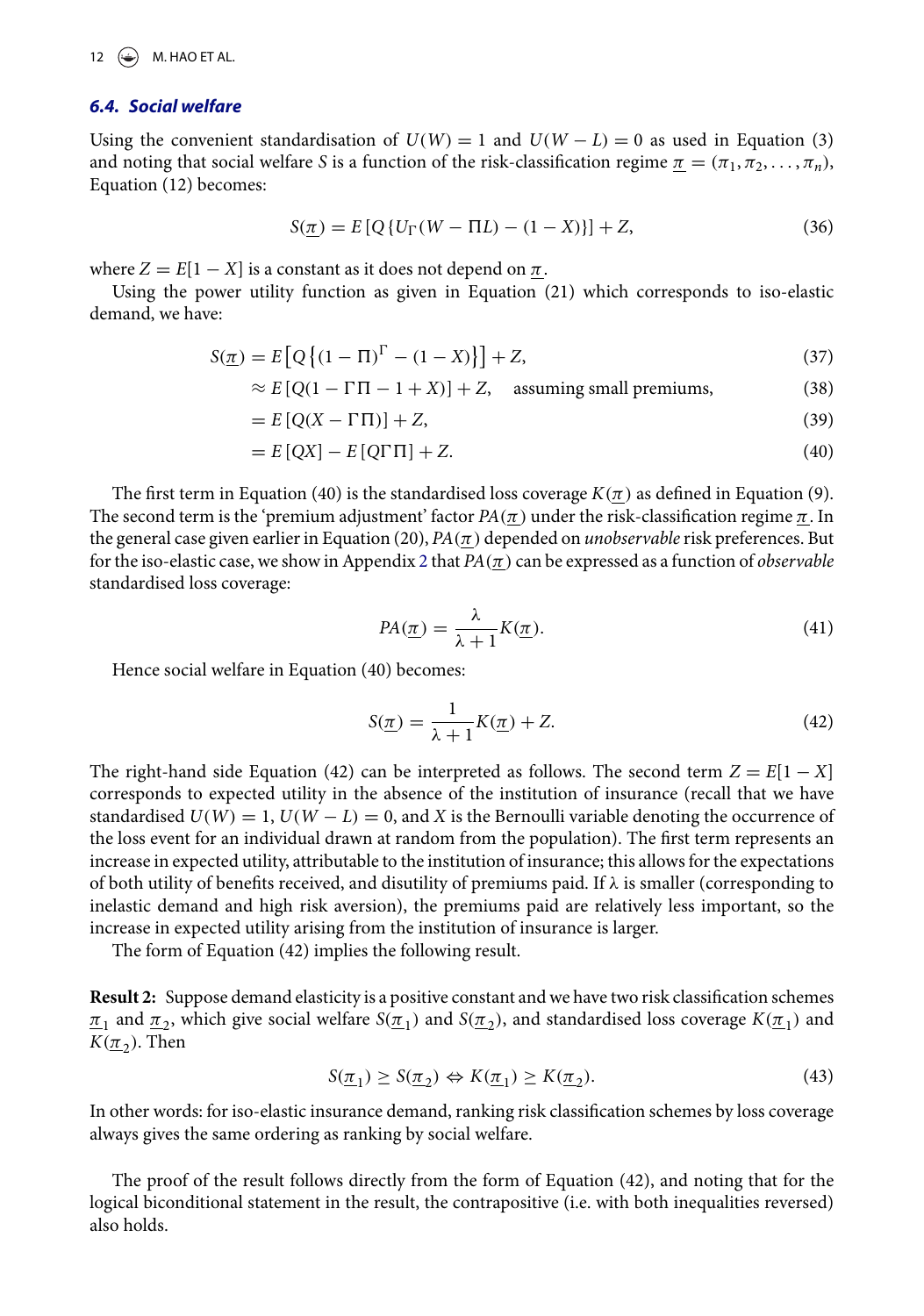| Demand elasticities <sup>a</sup> | Authors                                           |
|----------------------------------|---------------------------------------------------|
| $-0.66$                          | Viswanathan et al. (2006)                         |
| $-0.4$ to $-0.5$                 | Pauly et al. (2003)                               |
| $-0.71$ to $-0.92$               | Babbel (1985)                                     |
| 0 to $-0.2$                      | Chernew et al. (1997),<br>Blumberg et al. (2001), |
|                                  | Buchmueller & Ohri (2006)                         |
| $-0.35$ to $-0.50$               | Butler (2002)                                     |
| $-0.32$ to $-0.73$               | Goodwin (1993)                                    |
|                                  |                                                   |

**Table 1.** Estimates of demand elasticity for various insurance markets.

<sup>a</sup>Estimates in empirical papers are generally given with the negative sign, so we have quoted them here in that form.

<span id="page-14-14"></span><span id="page-14-4"></span>Result 2 holds for *any* pair of risk classification schemes which satisfy the equilibrium condition in Equation (7). This includes schemes where premiums are partly (but not fully) risk-diferentiated, as well as the polar cases of pooling and actuarially fair premiums. Where the comparison is between the polar cases, Results 1 and 2 together immediately imply the following result.

<span id="page-14-25"></span><span id="page-14-24"></span><span id="page-14-22"></span><span id="page-14-19"></span>**Result 3:** Suppose demand elasticity is a positive constant λ. Then

$$
\lambda \leq 1 \Leftrightarrow S(\pi_0) \geq S(\mu). \tag{44}
$$

<span id="page-14-26"></span><span id="page-14-8"></span>In other words, for iso-elastic insurance demand, pooling produces higher social welfare than actuarially fair premiums if demand elasticity is less than 1, and vice versa.

<span id="page-14-23"></span><span id="page-14-0"></span>In view of the significance of  $\lambda \geq 1$ , at least for iso-elastic demand, it is of interest to consider how this critical value compares with insurance demand elasticities in the real world. Table [1](#page-13-1) shows empirical estimates by various authors. These estimates were made in varying contexts, none of which corresponds precisely to the set-up of this paper. Nevertheless, the igures are at least suggestive of the possibility that insurance demand elasticities may often be less than 1.

#### <span id="page-14-27"></span><span id="page-14-15"></span><span id="page-14-10"></span>**7. Conclusions**

<span id="page-14-16"></span><span id="page-14-9"></span><span id="page-14-6"></span>Adverse selection is associated with a fall in the number of insured individuals compared with that obtained under full risk classiication, which is usually seen as a bad outcome, both for insurers and for society. However, adverse selection is also associated with a shift in coverage towards higher risks. If this shift is large enough, it can more than outweigh the fall in numbers insured, so that loss coverage is increased. Since this implies that more risk is voluntarily traded and more losses are compensated, it is a counter-argument to the perception of a bad outcome for society.

<span id="page-14-20"></span><span id="page-14-18"></span><span id="page-14-17"></span><span id="page-14-13"></span><span id="page-14-2"></span>We have shown that loss coverage can be reconciled with (although it is not the same as) an 'equal-weights' utilitarian social welfare, in the spirit of Hoy [\(2006\)](#page-14-2) or Dionne & Rothschild [\(2014\)](#page-14-0). Specifically, if insurance demand is iso-elastic, ranking risk classification schemes by loss coverage always gives the same ordering as ranking by social welfare. So under these conditions, a policymaker or regulator could implement a risk classification scheme which gives higher (observable) loss coverage, with the comfort of knowledge that this would also give higher (unobservable) social welfare.

<span id="page-14-21"></span><span id="page-14-12"></span><span id="page-14-11"></span><span id="page-14-3"></span>For iso-elastic demand, both loss coverage and utilitarian social welfare are higher under pooling than under actuarially fair premiums if insurance demand elasticity is less than 1. There is some evidence that insurance demand elasticities in the real world may often be less than 1.

<span id="page-14-7"></span><span id="page-14-5"></span><span id="page-14-1"></span>This work could be extended in both empirical and theoretical directions. Empirically, we could investigate how reasonable the iso-elastic model is as an approximation for insurance demand in particular markets. Theoretically, it may be possible generalise our main results for a wider class of insurance demand functions. However, both these extensions are left for future research.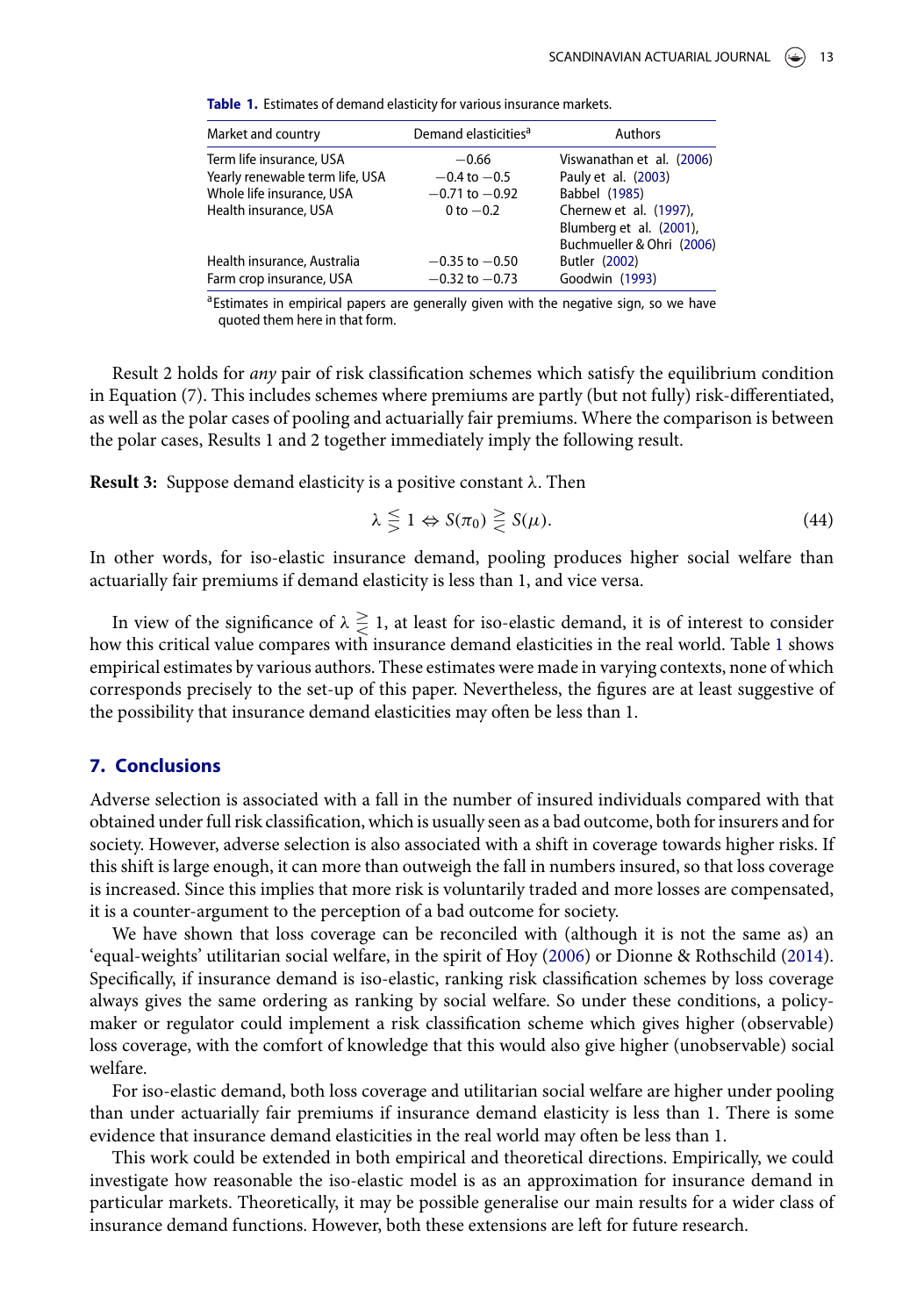#### <span id="page-15-2"></span>**Disclosure statement**

No potential conflict of interest was reported by the authors.

#### **Funding**

This work was supported by Radfall Charitable Trust.

#### <span id="page-15-0"></span>**ORCID**

Pradip Tapadar <http://orcid.org/0000-0003-0435-0860>

#### **References**

- Akerlof, G. A. [\(1970\)](#page-4-3). The market for lemons: quality uncertainty and the market mechanism. The Quarterly Journal of Economics **84**, 488–500.
- American Council of Life Insurers. American Council of Life Insurers. 2014 life insurers factbook, November 2014. <http://www.acli.org> (accessed 3 September 2015).

Babbel, D. [\(1985\)](#page-13-2). The price elasticity of demand for whole life insurance. Journal of Finance **40**(1), 225–239.

Bailey, J. W. [\(1997\)](#page-8-1). Utilitarianism, institutions and justice. New York: Oxford University Press.

- Blumberg, L., Nichold, L. & Banthin, J. [\(2001\)](#page-13-3). Worker decisions to purchase health insurance. International Journal of Health Care Finance and Economics **1**, 305–325.
- Buchmueller, T. C. & Ohri, S. [\(2006\)](#page-13-4). Health insurance take-up by the near-elderly. Health Services Research **41**, 2054–2073.
- Butler, J. R. [\(2002\)](#page-13-5). Policy change and private health insurance: did the cheapest policy do the trick? Australian Health Review **25**(6), 33–41.
- Cawley, J. & Philipson, T. [\(1999\)](#page-4-4). An empirical examination of information barriers to trade in insurance. American Economic Review **89**, 827–846.
- Chernew, M., Frick, K. & McLaughlin, C. [\(1997\)](#page-13-6). The demand for health insurance coverage by low-income workers: can reduced premiums achieve full coverage? Health Services Research **32**, 453–470.
- Dionne, G. & Rothschild, C. G. [\(2014\)](#page-1-2). Economic effects of risk classification bans. Geneva Risk and Insurance Review **39**, 184–221.
- Einav, L. & Finkelstein, A. [\(2011\)](#page-5-2). Selection in insurance markets: theory and empirics in pictures. Journal of Economic Perspectives **25**, 115–138.
- Friedland, J. [\(2013\)](#page-4-5). Fundamentals of general insurance actuarial analysis. Schaumberg, IL: Society of Actuaries.
- Goodwin, B. K. [\(1993\)](#page-13-7). An empirical analysis of the demand for multiple peril crop insurance. American Journal of Agricultural Economics **75**(2), 425–434.
- Gray, R. J. & Pitts, S. [\(2012\)](#page-4-6). Risk modelling in general insurance. Cambridge: Cambridge University Press.
- <span id="page-15-1"></span>Hao, M., Macdonald, A. S., Tapadar, P. & Thomas, R. G. [\(2016\)](#page-4-7). Insurance loss coverage under restricted risk classiication: the case of iso-elastic demand. ASTIN Bulletin **46**, 265–291.
- Hao, M., Macdonald, A. S., Tapadar, P. & Thomas, R. G. [\(2018\)](#page-5-3). Insurance loss coverage and demand elasticities. Insurance: Mathematics and Economics **79**, 15–25.
- Harsanyi, J. C. [\(1955\)](#page-8-2). Cardinal welfare, individualistic ethics, and interpersonal comparisons of utility. Journal of Political Economy **63**, 309–321.

Hoy, M. [\(2006\)](#page-4-8). Risk classiication and social welfare. Geneva Papers on Risk and Insurance **31**, 245–269.

- Kumaraswamy, P. [\(1980\)](#page-10-1). A generalized probability density function for double-bounded random processes. Journal of Hydrology **46**, 79–88.
- LIMRA. Facts about life 2013, September 2013. <http://www.limra.com> (accessed 3 September 2015).
- Nozick, R. [\(1974\)](#page-8-3). Anarchy, state and utopia. New York: Basic Books.

Ohlsson, E. & Johansson, B. [\(2010\)](#page-4-9). Non-life insurance pricing with generalized linear models. Heidelberg: Springer.

- Parodi, P. [\(2014\)](#page-4-10). Pricing in general insurance. Boca Raton, FL: Chapman and Hall.
- Pauly, M. V., Withers, K. H., Viswanathan, K. S., Lemaire, J., Hershey, J. C., Armstrong, K. & Asch, D. A. [\(2003\)](#page-13-8). Price elasticity of demand for term life insurance and adverse selection. NBER Working Paper (9925).
- Rothschild, M. & Stiglitz, J. [\(1976\)](#page-4-11). Equilibrium in competitive insurance markets: an essay on the economics of imperfect information. Quarterly Journal of Economics **90**(4), 629–649.
- Thomas, R. G. [\(2008\)](#page-1-3). Loss coverage as a public policy objective for risk classification schemes. Journal of Risk and Insurance **75**, 997–1018.
- Thomas, R. G. [\(2009\)](#page-4-12). Demand elasticity, risk classiication and loss coverage: when can community rating work?ASTIN Bulletin **39**, 403–428.
- Thomas, R. G. [\(2017\)](#page-4-13). Loss Coverage: why insurance works better with some adverse selection. Cambridge: Cambridge University Press.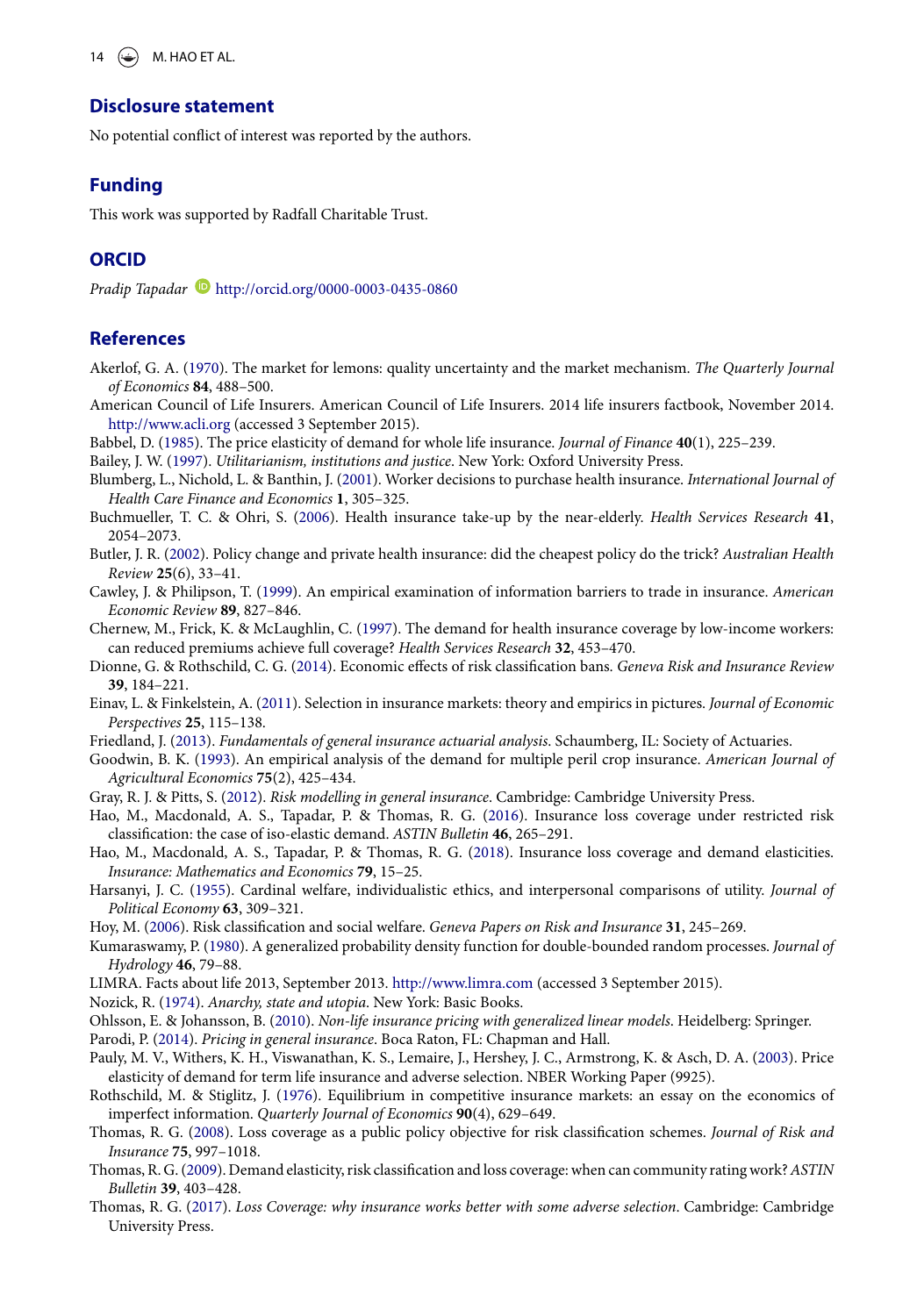Viswanathan, K. S., Lemaire, J., Withers, K. K., Armstrong, K., Baumritter, A., Hershey, J., Pauly, M. & Asch, D. A. [\(2006\)](#page-13-9). Adverse selection in term life insurance purchasing due to the brca 1/2 genetic test and elastic demand. Journal of Risk and Insurance **74**, 65–86.

#### **Appendices**

#### **Appendix 1. Utility calculations for Section 2**

Individuals' insurance purchasing decisions are based on the certainty-equivalent principle in Equation (3) and the utility function  $U(w) = w^{\gamma}$ , which is a special case of the utility function in Equation (21) with  $W = L = 1$ , giving the decision criterion:

$$
(1 - \pi)^{\gamma} > (1 - \mu). \tag{A1}
$$

Under risk-differentiated premiums (Scenario 1),  $\pi = \mu$  for all individuals. The decision criterion is then clearly true for all  $\gamma$  < 1 (risk-averters), and false for all  $\gamma > 1$  (risk-lovers). So the four low risks and two high risks who have  $\gamma = 0.3$  or 0.7 purchase insurance, and the two low risks and one high risk who have  $\gamma = 1.1$  do not.

For Scenarios 2 and 3, substituting the actual pooled premiums charged of 0.028 and 0.04 into the same decision criterion yields all the purchasing decisions shown in Figure [1.](#page-3-0)

The social welfare calculations are based on on Equation (12), again with the utility function in Equation (21):

$$
S(\underline{\pi}) = E[Q(1 - \Pi)^{\Gamma} + (1 - Q)(1 - X)].
$$
 (A2)

An individual's 'contribution' to the utility sum needed to evaluate social welfare is then  $(1 - \pi)^\gamma$  if he purchases insurance (first product in Equation A.2), and  $(1 - \mu)$  if he does not (second product). Under risk-differentiated premiums (Scenario 1), given the purchasing decisions determined above, this leads to the utility sum:

Low risks : 
$$
2 \times 0.99^{0.3} + 2 \times 0.99^{0.7} + 2 \times 0.99
$$
  
\nputrases  
\n+ High risks :  $1 \times 0.96^{0.3} + 1 \times 0.96^{0.7} + 1 \times 0.96$   
\nputrases  
\n= 8.8796. (A3)

For Scenarios 2 and 3, analogous calculations using the actual premiums charged in those scenarios give utility sums of 8.8841 for Scenario 2, and 8.8597 for Scenario 3. A no-insurance scenario gives 8.8200. Dividing each of these utility sums by nine (relecting the population of nine individuals) and taking diferences from the no-insurance scenario gives the increases in social welfare noted in Section [2.](#page-2-0)

#### **Appendix 2. Analysis of the 'premium adjustment' PA**(π)

First, recall that Q is an indicator random variable which takes the value of 1 if insurance is purchased; 0 otherwise. And from Equation (27), given a risk-group i, insurance is purchased when  $\Gamma_i < \mu_i/\pi_i$ , where the random variable  $\Gamma_i = [\Gamma | \mu = \mu_i]$ . Hence:

$$
[Q \mid \mu = \mu_i] = I \left[ \Gamma_i < \frac{\mu_i}{\pi_i} \right]. \tag{A4}
$$

So:

$$
PA(\underline{\pi}) = \sum_{i=1}^{n} E\left[Q\Gamma\Pi \mid \mu = \mu_i\right] P[\mu = \mu_i],
$$
\n(A5)

$$
= \sum_{i=1}^{n} E\left[I\left[\Gamma_i \le \frac{\mu_i}{\pi_i}\right] \Gamma_i \pi_i\right] p_i,
$$
 (A6)

$$
= \sum_{i=1}^{n} E\left[\Gamma_i I\left[\Gamma_i \le \frac{\mu_i}{\pi_i}\right]\right] \pi_i p_i. \tag{A7}
$$

Using the cumulative distribution function of  $\Gamma_i$ , as given in Equation (28):

$$
P[\Gamma_i \le \gamma] = \begin{cases} 0 & \text{if } \gamma < 0 \\ \tau_i \gamma^{\lambda} & \text{if } 0 \le \gamma \le (1/\tau_i)^{1/\lambda} \\ 1 & \text{if } \gamma > (1/\tau_i)^{1/\lambda}, \end{cases}
$$
 (A8)